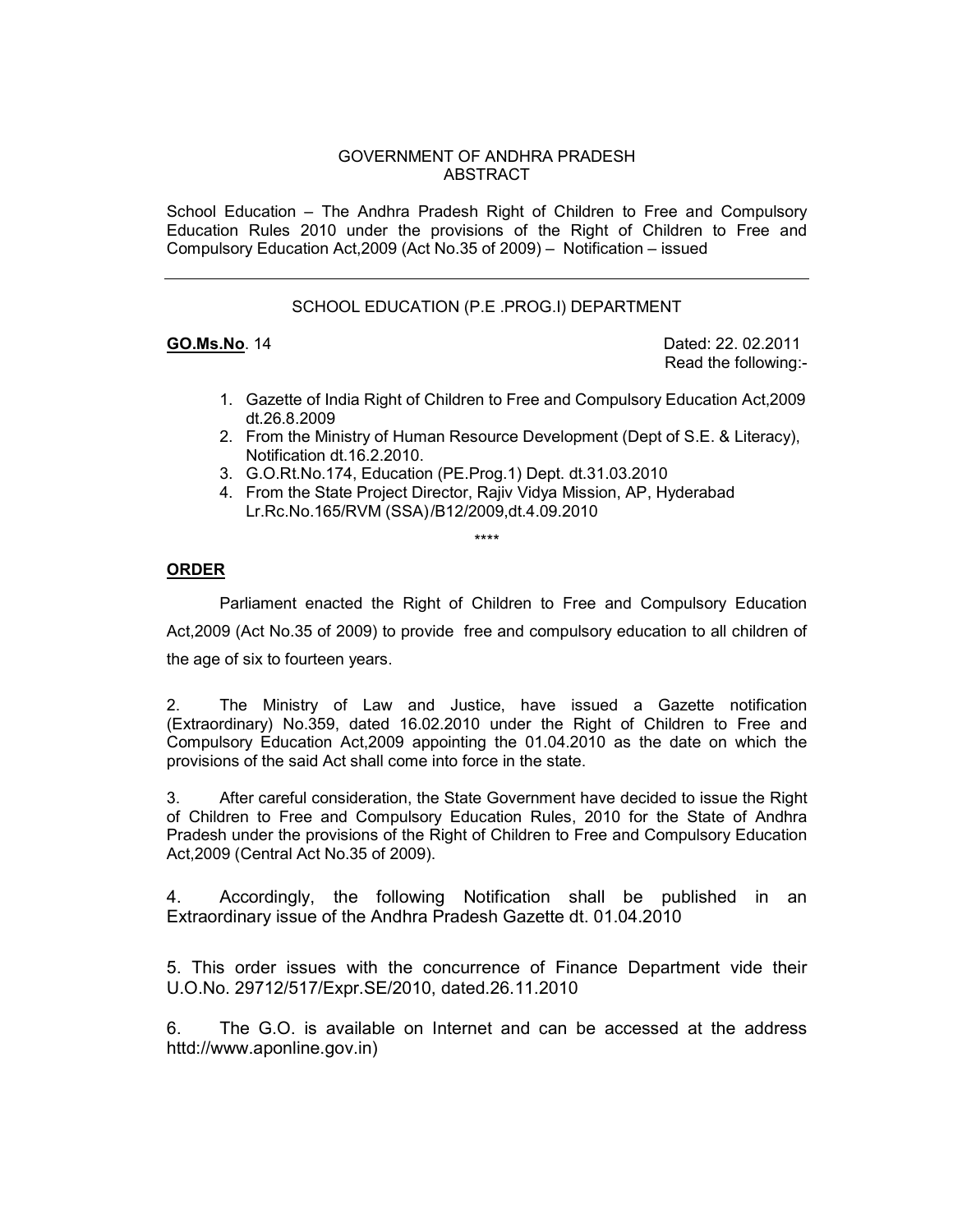# **NOTIFICATION – I**

 In exercise of the powers conferred by sub-section (i) of Section 38 of the Right of Children to Free and Compulsory Education Act',2009 (Act No.35 of 2009), the Governor of Andhra Pradesh hereby makes the following Rules.

## 1. **Short title**

 These Rules may be called "The Andhra Pradesh Right of Children to Free and Compulsory Education Rules, 2010".

2. They shall be deemed to have come into force with effect from  $1<sup>st</sup>$ April'2010.

# 3. **Definitions :-**

- (I) In these rules, unless the context otherwise requires,
	- (1) 'Act' means The Right of Children to Free and Compulsory Education Act 2009.
	- (2) Anganwadi' means an Anganwadi Centre established under the Integrated Child Development Scheme of the Ministry of Women and Child Development of the Government of India
	- (3) Child' means any child male or female in the age group of 6 to 14 years and includes a child who has completed five years of age as on 1<sup>st</sup> September of the year of admission.
	- (4) Child belonging to socially disadvantaged group means and includes a child belonging to the schedule caste, schedule tribe, orphans, Migrant and Street children, Children With Special Needs and HIV affected/infected children.
	- (5) A child belonging to Weaker Sections means a child belonging to BC, Minorities and includes OCs whose parents' income does not exceed Rs. 60,000/- Per annum.
	- (6) 'Collector' means the head of civil and revenue administration in the district
	- (7) 'Corporator' means elected member of a ward of a Municipal Corporation within the limits of Andhra Pradesh or of the Greater Hyderabad Municipal Corporation.
	- (8) 'Councilor' means elected member of a ward of an urban local body
	- (9) 'District' means a revenue district of the State.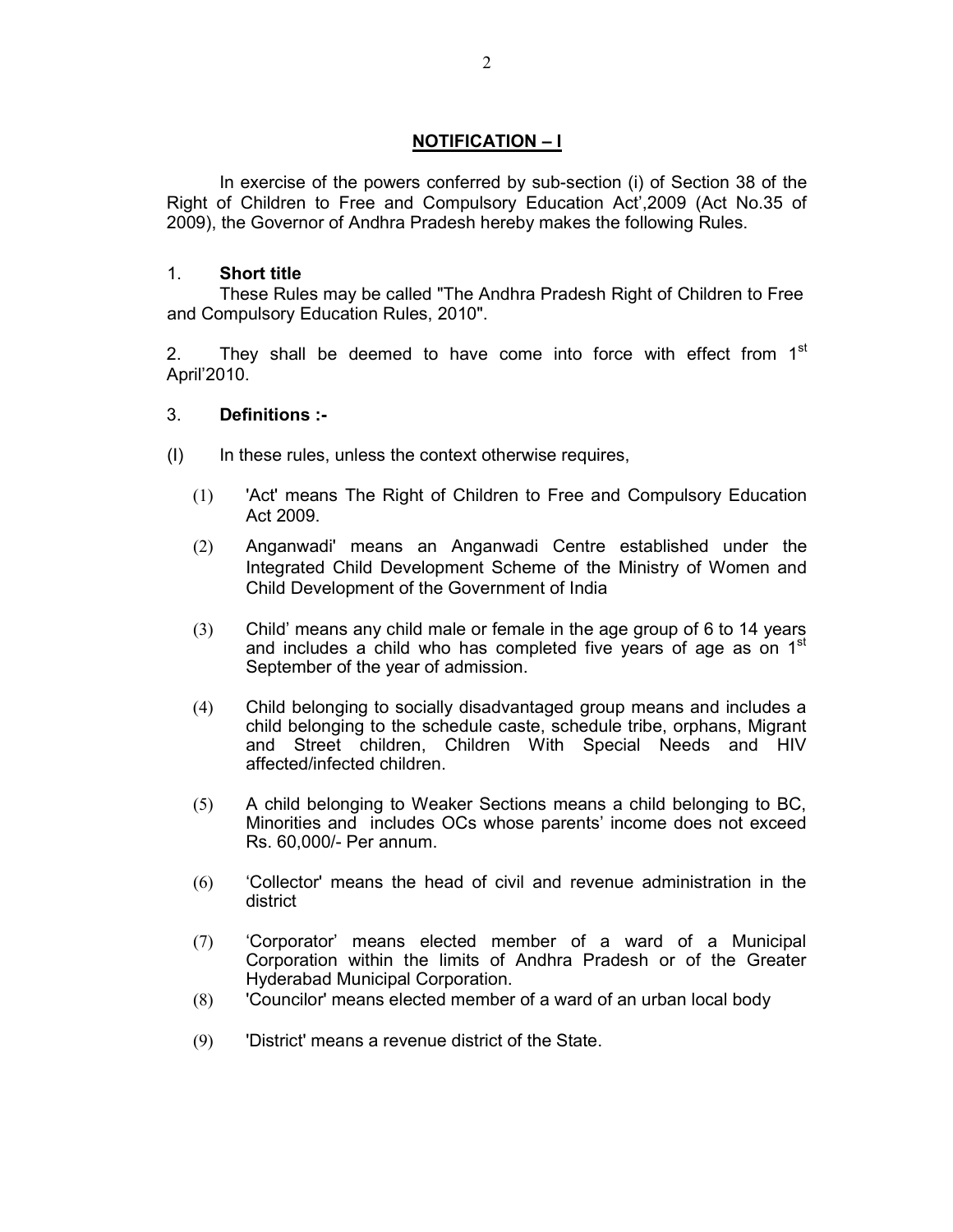- (10) 'District Educational Officer (DEO)' means the officer responsible for implementing the programmes for elementary education at district level.
- (11) "ECE" means Early Childhood Care Centers established by Sarva Siksha Abiyan in the premises of primary schools or elsewhere to provide pre-school education to the children in the age group of 3-5 years.
- (12) 'Elementary School' means a school that imparts education between class I and class VIII. It includes all existing schools in Andhra Pradesh, namely, Primary, Upper Primary & High Schools having these classes.
- (13) 'Free Education' means and includes providing elementary education to all children with no direct costs like fees/capitation fees, or indirect costs like kind/services / fees for stationary, etc. to be borne by the parents of child. The Government shall provide free textbooks, notebooks @ 1 notebook per subject and other writing material, midday meals with Nutritional values, uniforms in neighborhood schools run by the Government.
- (14) 'Gram Panchayat 'means Gram Panchayat constituted under the Andhra Pradesh Panchayati Raj Act 1994.
- (15) 'Local authority' means, the mandal parishad / zilla parishad / municipalities as the case may be, in their respective jurisdictions for the purposes of the Act.
- (16) "Mandal Educational Officer (MEO)' means the officer responsible for implementing the programmes for elementary education at the mandal level.
- (17) 'Mandal Resource Person (MRP)' means a resource teacher who coordinates academic activities in a cluster of schools
- (18) 'Neighborhood area of a school' means the habitations in a safe walking distance of 1 km for a Primary School, 3 kms for an Upper Primary / High School having classes VI to VIII.
- (19) 'Out of School Child' means a child in the age group of 6-14 who has not completed elementary education (who is either never enrolled in the school or dropped out without completing elementary education). A pupil of an elementary school absent for more than one month shall also be considered to be an out of school child.
- (20) 'Primary school' means a school that imparts education between class I and class V.
- (21) 'Sarpanch' means elected head of the Gram Panchayat.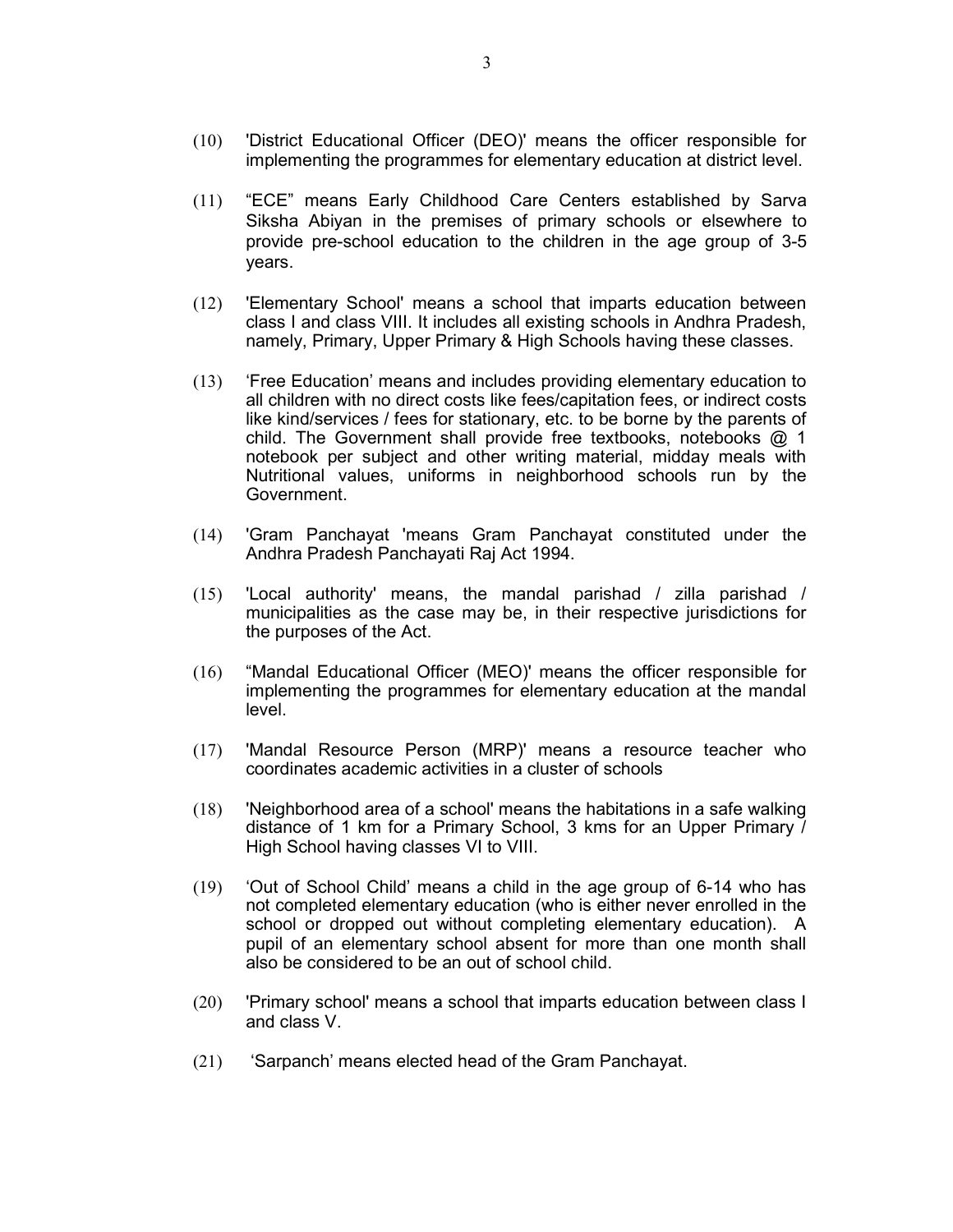- (22) "School mapping" means planning school location to overcome social barriers and geographical distance and includes assessing availability of schooling facilities for elementary education based on certain fixed norms and standards in terms of location, infrastructure, teachers, by using the method of distance matrix between one habitation and other habitations. It includes The Geographical Information System (GIS) mapping of all the schools in Andhra Pradesh prepared by the Rajiv Vidya Mission (SSA), Andhra Pradesh.
- (23) 'State' means the state of Andhra Pradesh
- (24) 'State Government' means the Government of Andhra Pradesh.
- (25) 'Specified Category' in relation to a school means the residential schools including Kasturba Gandhi Baalika Vidyalayas (KGBVs) and Minority residential schools run by Andhra Pradesh Residential Educational Institutions Society (APREIS), Andhra Pradesh Social Welfare Residential Educational Institutions Society (APSWREIS), Andhra Pradesh Tribal Welfare Residential Educational Institutions Society (APTWREIS), Ashram Schools run by Integrated Tribal Development Agencies (ITDAs), Sports schools run by Sports Authority of Andhra Pradesh (SAAP) in addition to Kendriya Vidyalayas, Navodaya Vidyalayas, Sainik Schools for the purposes of sub-clause (III) of clause (n) of section (2) of the Act.
- (26) "The Academic Authority under the Act" means The State Council for Educational Research and Training, Hyderabad, Andhra Pradesh.
- **(27)** "The Implementing Authority of the Act" means the **State Project Director,Sarva Shiksha Abhiyan, and it includes the Commissioner and Director of School Education, Andhra Pradesh.**
- (28) 'Walking Distance' means the distance covered by a child from habitation to the school.
- (29) 'Ward Member' means elected member of a ward of Gram Panchayat.

All other words and expressions used herein and not defined but defined in the Act shall have the same meaning respectively assigned to them in the Act.

# **4. Special Training For Out of School Children**

 (1) The School Management Committee/ Local Authority shall identify children requiring special training and organize such training in the following manner, namely:

(a) The special training shall be based on specially designed, age appropriate learning material, approved by the academic authority specified in section 29(1) of the Act.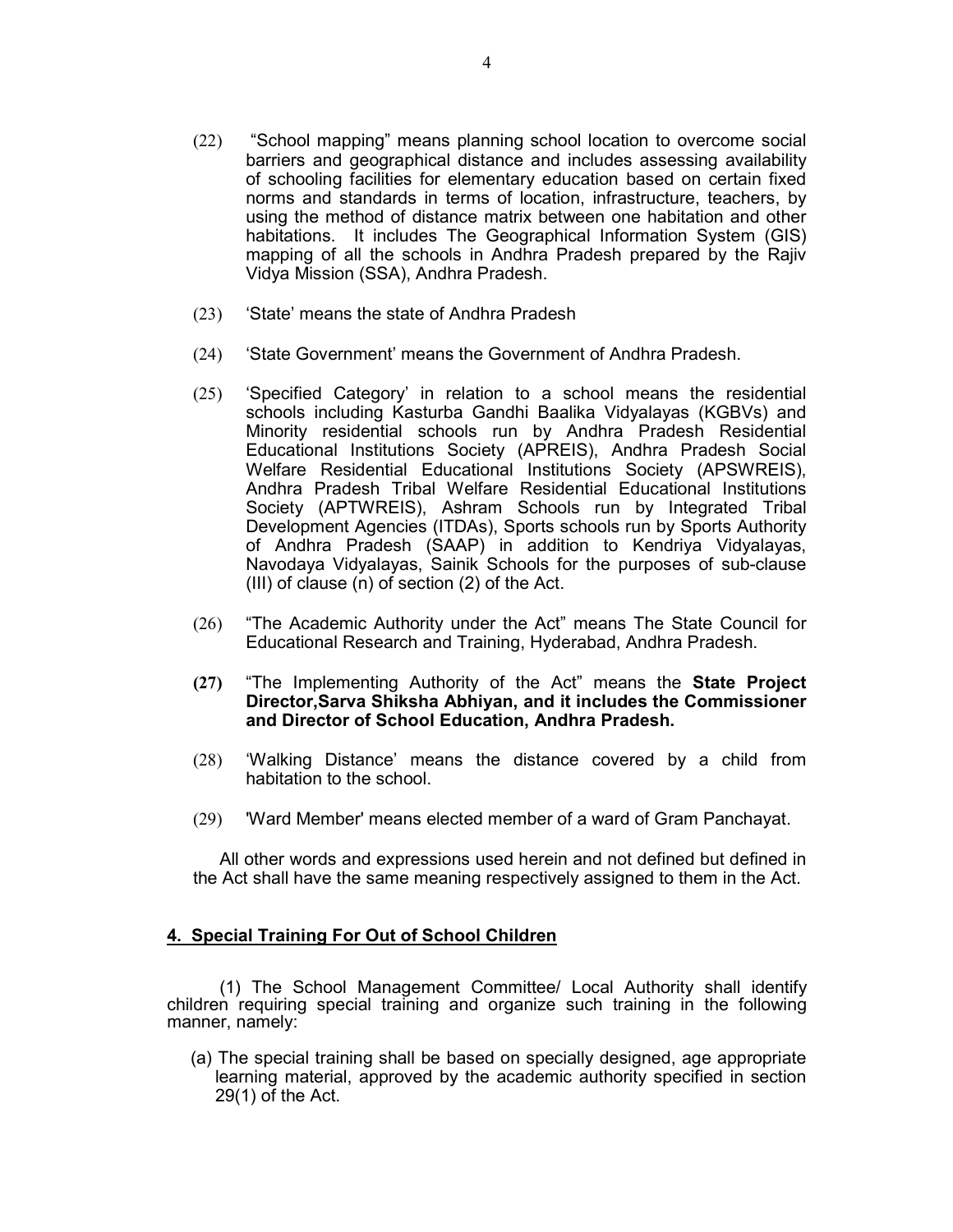- (b) It shall be provided in classes held on the premises of the school, or in classes organized in safe residential facilities.
- (c) It shall be provided by teachers working in the school, or by teachers specially engaged for the purpose.
- (d) The duration shall be for a minimum period of three months which may be extended, based on periodical assessment of learning progress, for a maximum period not exceeding two years.
- (2) The child shall, upon induction into the age appropriate class after special training, continue to receive special attention by the teacher to enable him/her to successfully integrate with the rest of the class, academically and emotionally.
- (3) The School Management Committees may involve Civil Society Organizations (CSOs) and Self Help Groups (SHGs) in mobilization and identification of Out-of-School children.

## **5. Access to Educational Facilities under the Act**

(1) The areas or limits of neighborhood within which a school has to be established by the State Government shall be as under:-

- (a) In respect of children in classes I V, a school shall be established within a walking distance of one km of the neighborhood.
- (b) In respect of children in classes VI VIII, a school shall be established within a walking distance of 3 km of the neighborhood.

(2) Wherever required, the State Government shall upgrade existing primary schools with classes I - V by adding classes VI-VIII and incase of existing Upper Primary schools having classes I –VII by adding class VIII.

(3) In areas with difficult terrain, risk of landslides, floods, lack of roads and in general, danger for young children in the approach from their homes to the school, the Government/Local Authority shall locate the school in such a manner as to avoid such dangers, by reducing the limits specified under sub-rule (1).

(4) For children from small hamlets or any other place as identified by the State Government/Local Authority, where no school exists within the area or limits of neighborhood specified under sub-rule (1) above, the Government/Local Authority shall make adequate arrangements, such as free transportation, residential facilities and other facilities, for providing elementary education in a school, in relaxation of the limits specified under sub-rule (1).

(5) In areas with high population density, the Government/Local Authority may consider opening of more sections in the neighborhood school or to establish more than one neighborhood school, having regard to the number of children in the age group of 6-14 years in such areas.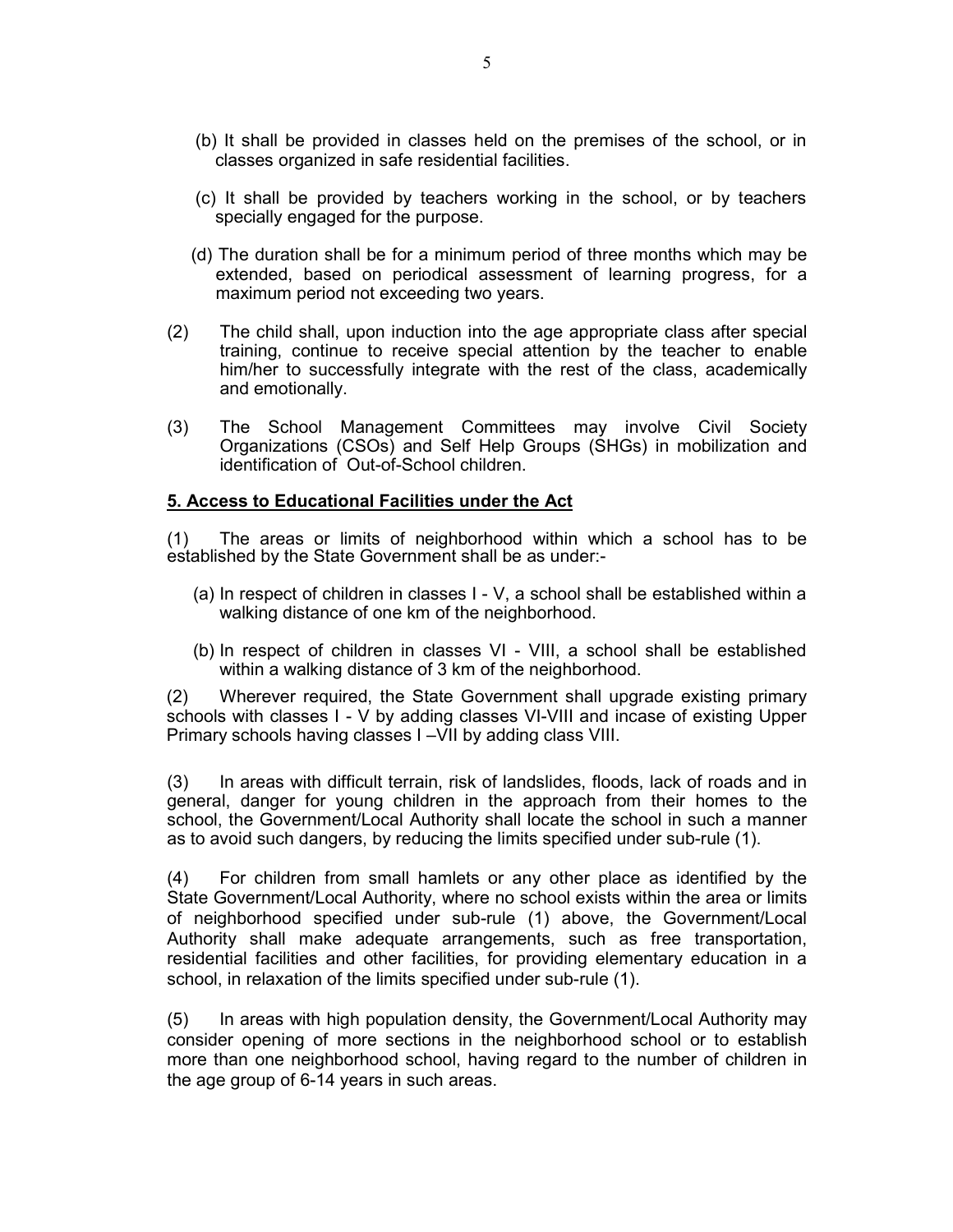(6) The Local Authority shall identify the neighborhood school (s) where children can be admitted and make such information public for each habitation within its jurisdiction.

 (7) In respect of children with disabilities which prevent them from accessing the school, the Government/Local Authority shall endeavor to make appropriate and safe transportation arrangements for them to attend school and complete elementary education. In case of severe disability the Government shall make arrangements for Home Based Education of such children who cannot be safely transported to neighborhood schools.

(8) The Government/Local Authority shall ensure that access of children to the school is not hindered on account of social and cultural factors and the state shall endeavor to discourage setting up of schools exclusively for socially disadvantaged groups in their respective habitations in future so that mainstreaming of all children in the neighborhood school is achieved.

(9) In areas affected by civil unrest and in respect of children in difficult circumstances, the Government shall notify schools as safe zones for children to enable them to continue their education uninterrupted. In case of disruption of schooling, all the children shall be accommodated in residential schools where their education can resume safely.

## **6. Duties of State Government and Local Authority**

(1) The Government /Local Authority shall ensure that a child attending a school of the State Government or Local authority referred to in sub-clause (i) of clause (n) of section 2 of the Act, a child attending a school referred to in sub-clause (ii) of clause (n) of section 2 of the Act in pursuance of clause (b) of sub section (1) of section 12 of the Act, and a child attending a school referred to in sub-clause (iii) (to the extent of the residential schools run by Andhra Pradesh Residential Educational Institutions Society, Andhra Pradesh Social Welfare Residential Educational Institutions Society, Gurukulam and other schools run by Government Educational Societies) and run by other Government Departments and the children admitted in the schools as defined in by Sub-clause (iv) of clause (n) of section 2 of the Act in pursuance of clause (c) of sub section (1) of section 12 of the Act shall be entitled to free text books, uniforms, writing materials and other facilities as prescribed by the Government of India /Government of Andhra Pradesh.

 Provided that a child with disabilities shall also be entitled to free education with barrier free environment and special material, uniforms and books supplied by the State.

 Provided further that all the teachers in regular schools shall be trained in appropriate teaching methods for Child With Special Need for the purpose of inclusive education.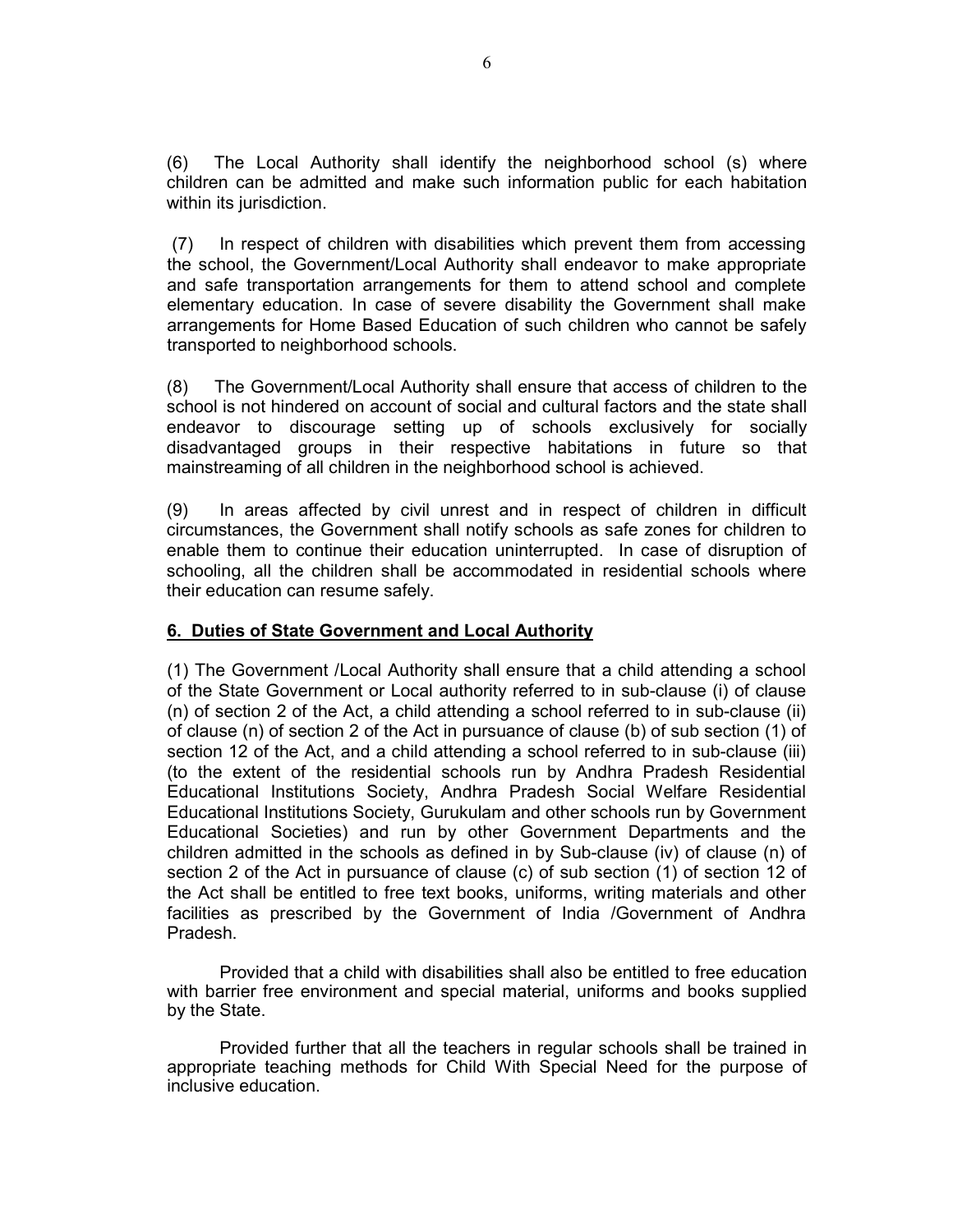**Explanation:** In respect of the child admitted in pursuance of clause (b) of subsection (1) of section 12 of the Act and a child admitted in pursuance of clause (c) of sub-section (1) of section 12, of the Act the responsibility of providing the free entitlements shall be of the school referred to in sub-clause (ii) of clause (n) of section 2 of the Act and of sub-clauses (iii) and (iv) of clause (n) of section 2, of the Act respectively.

 (2) For the purpose of determining and for establishing neighborhood schools, the Government/Local authority shall undertake school mapping, and identify all children, including children in remote areas, children with disabilities, children belonging to disadvantaged groups, children belonging to weaker sections and children referred to in section 4 of the Act within a period of one year from the appointed date, and every year thereafter updated as on  $30<sup>th</sup>$  September of each year.

(3) The Government/Local Authority shall ensure that no child is subjected to caste, class, religious or gender abuse in the school and that no child is denied admission into any school public or private on the basis of caste / class / religion and gender.

(4) For the purposes of clause (c) of section 8 and clause (c) of section 9 of the Act the Government and the Local Authority shall ensure that a child belonging to a weaker section and a child belonging to disadvantaged group is not segregated or discriminated against in the classroom, during mid day meals, in the play ground, in the use of common drinking water and toilet facilities, and in the cleaning of toilets or classrooms.

## **7. Maintenance of records of children by Local Authority**

 (1) The Local Authority shall maintain a record of all children, in its jurisdiction, through a household survey, from their birth till they attain the age of 14 years. A unique number may be given to every child to monitor his/her enrolment attendance learning achievement and transition to next higher classes. The household survey should also be conducted to identify the children in migrant locations, work places, unregistered habitations etc.

- (2) The record, referred to in sub-rule (1) above, shall be updated each year.
- (3) The record, referred to in sub-rule (1) above shall be maintained transparently, in the public domain, and used for the purposes of clause (e) of section 9

(4) The record, referred to in sub-rule (1) shall, in respect of every child, include:-

- (a) Name, sex, date of birth, (Birth Certificate Number), place of birth;
- (b) Parents' / guardians' names, address, occupation;
- (c) Pre-primary School/Anganwadi centre that the child has attended (upto age six ) or attending.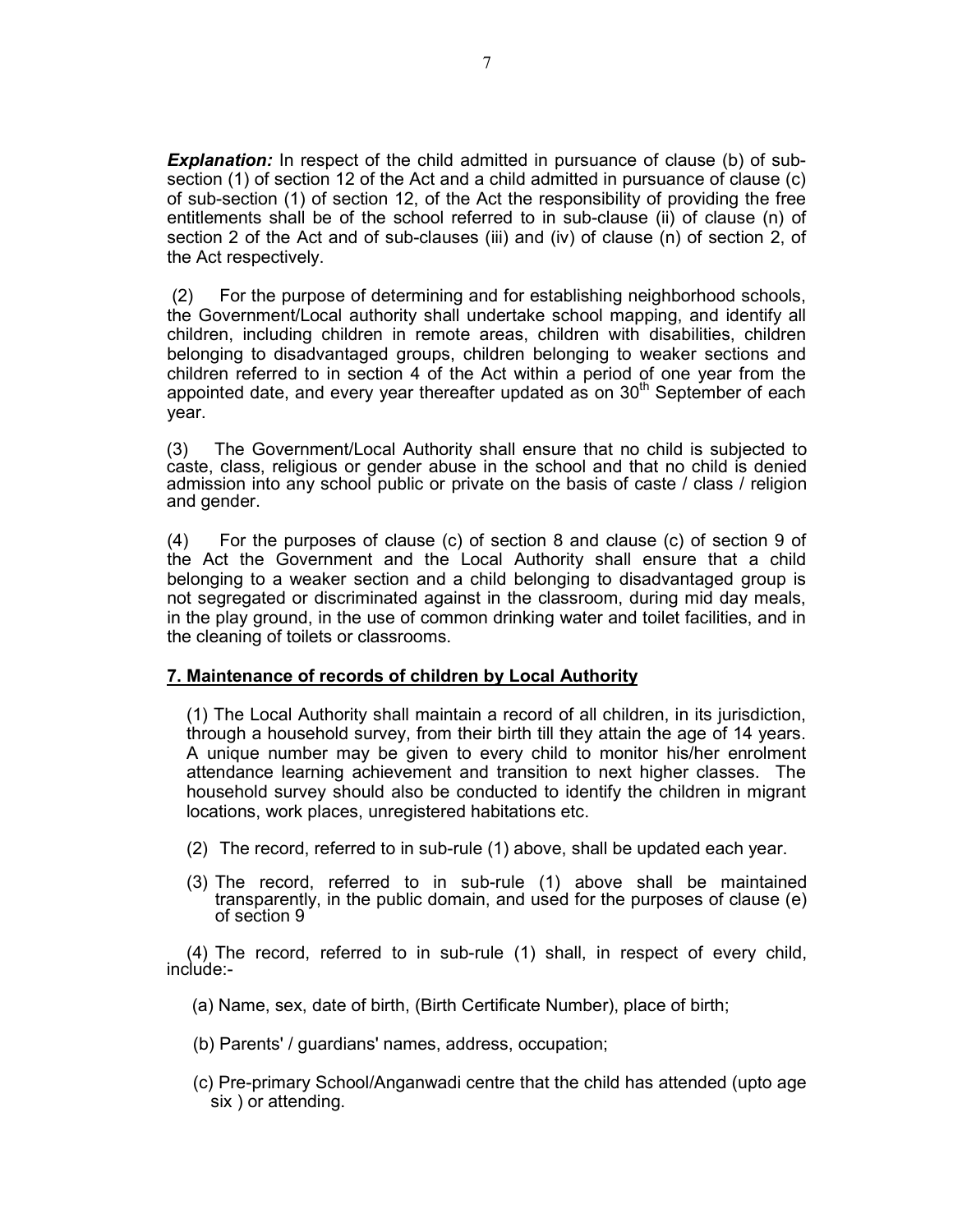- (d) School where the child is admitted;
- (e) Present address of the child;
- (f) Class in which the child is studying (for children between age 6-14), and if education is discontinued in the territorial jurisdiction of the Local Authority, the cause of such discontinuance;
- (g) Whether the child belongs to the weaker sections;
- (h) Whether the child belongs to a disadvantaged group;
- (i) Details of children requiring special facilities / residential facilities on account of migration and sparse population; age appropriate admission; disability.
- (5) The Local Authority shall ensure that the names of all children enrolled in the schools under its jurisdiction are publicly displayed in each school.
- (6) The Government may in consultation with the Commissioner and Director of School Education and State Project Director, Rajiv Vidya Mission (Sarva Shiksha Abhiyan) evolve a child tracking system so as to monitor not only the academic progress of children in the schools, but also their retention, transition and migration.
- (7) The Government shall make appropriate arrangements for tracking the children migrating from one district to another with in the state or children of the families migrating from Andhra Pradesh to other states or children of the families migrating from other states into Andhra Pradesh along with their parents, so as to ensure continuity of elementary education.
- (8) The Government shall provide seasonal hostels in the villages known for migration of labour, either on a seasonal basis or for a longer time cycle so that the children will stay back when their parents migrate to other places and so that these children are provided education and suitable residential facility in spite of their parents migration.
- (9) The Government shall make arrangements for the education of the migrant children coming from other states, by setting up on-site schools at the work places where the migrant labour from other states are engaged in any economic activity in groups, in consultation with the state concerned where from the labour have migrated with families and children and as far as may be practicable, the teaching material and the textbooks shall be in their respective mother tongue.

#### **8. Admission of children belonging to weaker sections and disadvantaged groups**

(1) The school referred to in sub-clauses (iii) and (iv) of clause (n) of section 2 of the Act shall ensure that children admitted in pursuance of clause (c) of subsection (1) of section 12 of the Act shall not be segregated from the other children in the classrooms nor shall their classes be held at places and timings different from the classes held for the other children.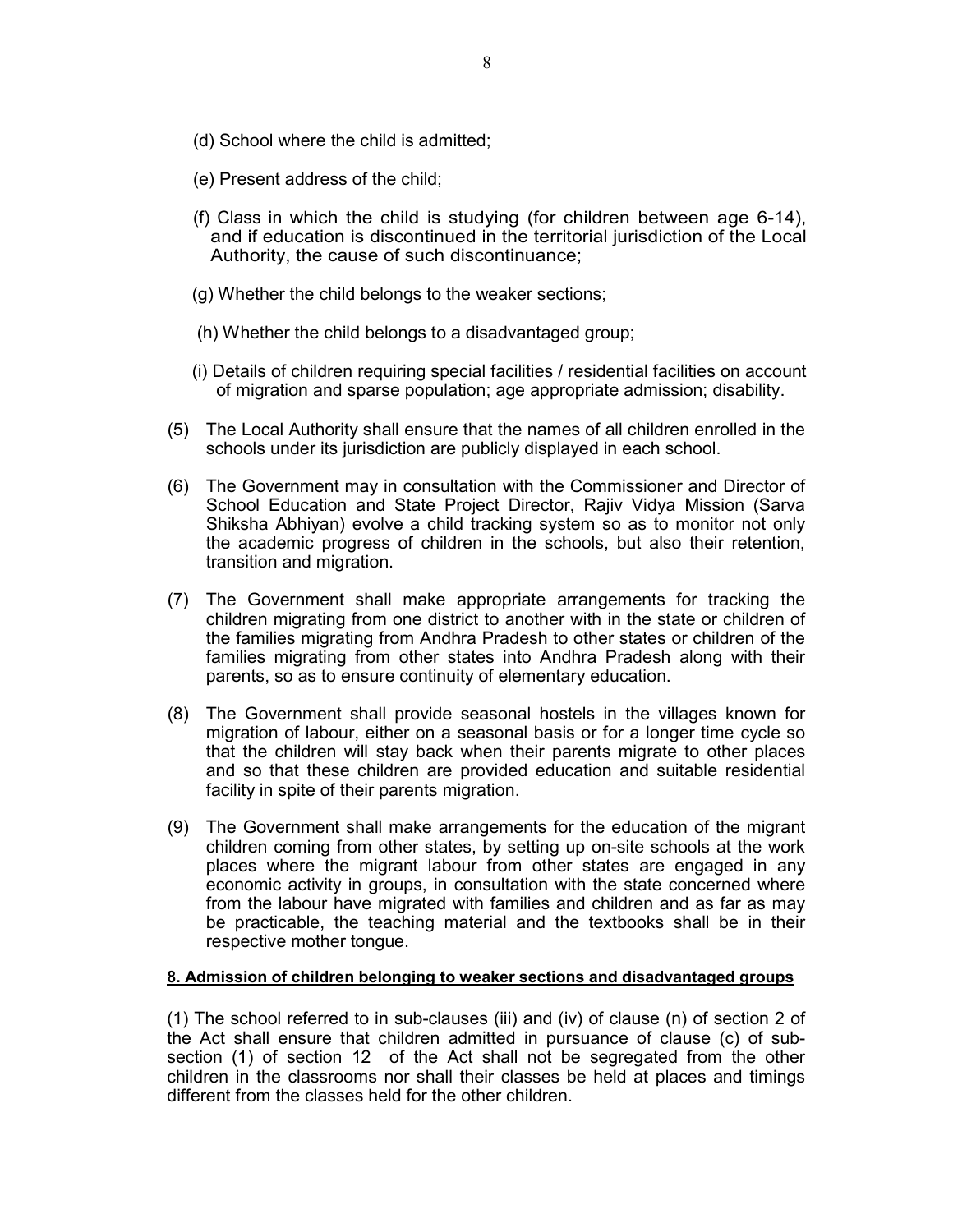(2) The school referred to in sub-clauses (iii) and (iv) of clause (n) of section 2 of the Act shall ensure that children admitted in pursuance of clause (c) of section 12 (1) of the Act shall not be discriminated from the rest of the children in any manner pertaining to entitlements and facilities such as text books, uniforms, library and Information and Communication Technology (ICT) facilities, extracurricular activity and sports.

# **9. Proof of Residence:**

(1) Any of the following documents may be taken for proof of Residence to decide whether the child belongs to the neighborhood or not:

- (a) Ration Card,
- (b) Pattadar Pass Book,
- (c) Electricity Bill,
- (d) House-Tax Receipt or extract of the House-Tax register maintained by the Gram Panchayat / Municipality / Corporation.
- (e) Telephone Bill if any or any other document as specified by the Government from time to time

(2) The areas or limits of neighborhood specified in sub-rule (1) of rule 5 shall apply to admissions made in pursuance of clause (c) of sub-section (1) of section 12 of the Act;

 Provided that if the requisite percentage of seats for children referred to in clause (c) of sub-section (1) of section 12 of the Act is not filled up, the area or limits shall extend to 3 kms for the purpose; Provided further that the school may, for the purposes of filling up the requisite percentage of seats for children referred to in clause (c) of sub-section (1) of section 12, extend the limit with prior permission of the District Educational Officer. Provided further that before extending the limits of the local area, the Mandal Educational Officer shall ensure that all the seats in the Government School have been filled up.

(3) The Chairperson of the School Management Committee shall maintain a list of the children belonging to disadvantaged groups and weaker sections in the neighborhood area of every private school and specified category schools within his/her jurisdiction.

(4) The following order of preference shall be followed by the schools covered by sub. Clauses II, III, IV of Clause (n) of Section 2 of the Act in admitting the children referred to in clauses (b) and (c) of sub section (1) of section 12 of the said Act.

| (a) Disadvantaged groups:                 |       |         |
|-------------------------------------------|-------|---------|
| Orphans, HIV affected and disabled        |       | $= 5\%$ |
| SC                                        |       | $= 10%$ |
| ST                                        |       | $= 4\%$ |
| (b) Weaker sections which includes others |       |         |
| viz., BC, Minorities, OCs (whose annual   |       |         |
| income does not exceed Rs. 60,000/- per   |       |         |
| annum)                                    |       | $= 6\%$ |
|                                           |       |         |
|                                           | Total | $= 25%$ |
|                                           |       |         |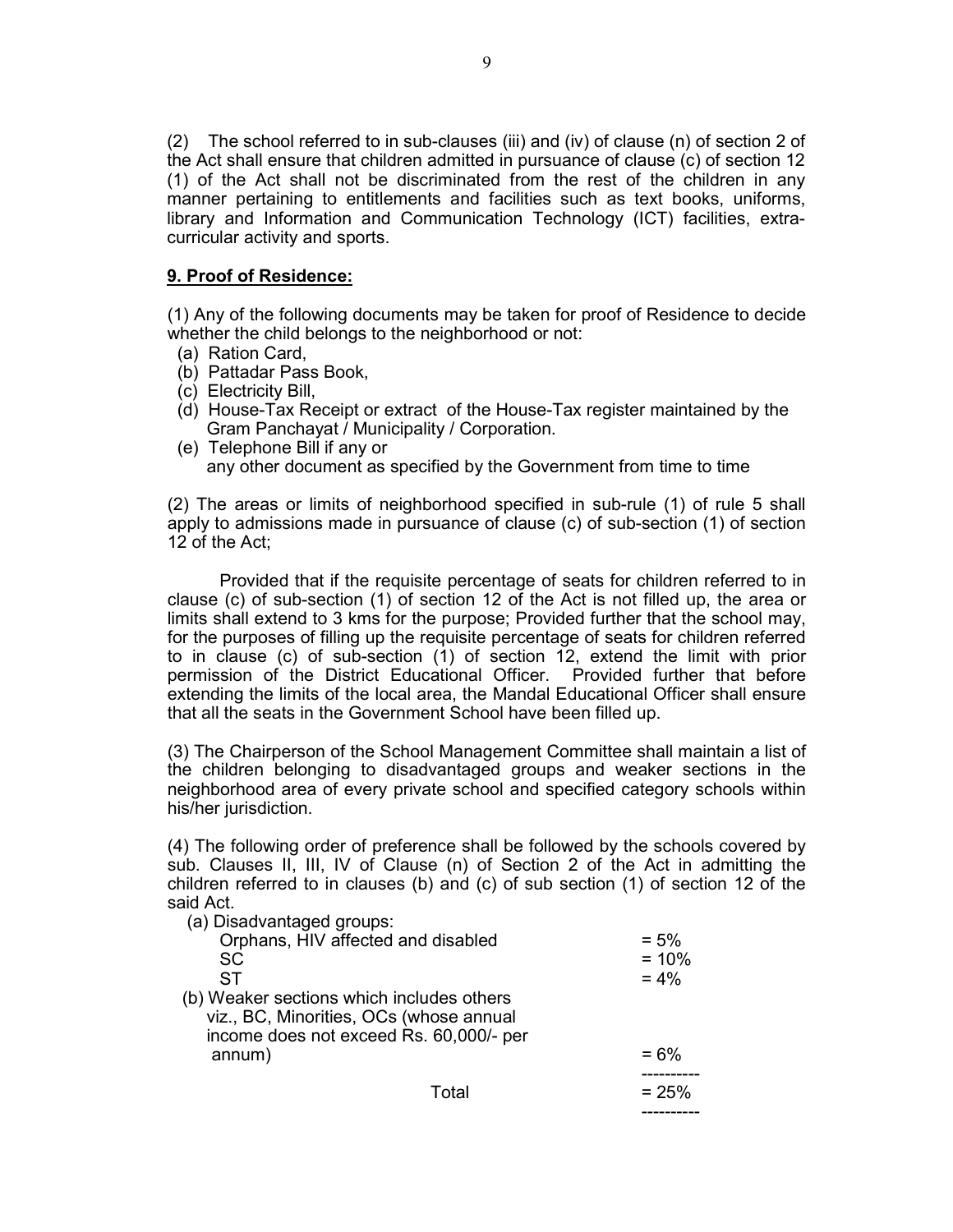- Note: 1) The above arrangement of reservation in sequential order is applicable to private schools in plain areas. Where orphans, HIV affected and disabled are not available or available only to a certain extent such vacancies will be filled by STs and SCs. After exhausting all applications for admission of Orphans, HIV affected and disabled, SC and ST if any seats remain unfilled such seats will be added to the percentage of weaker sections.
	- 2) In Tribal areas, all ST children should be admitted first. After exhausting applications of ST children, SC children may be admitted. After exhausting the SC, the remaining seats will be filled by others.
	- 3) In Minority institutions, all candidates belonging to minority concerned should be considered for filling first. After exhausting applications of Minorities the left over seats may be filled in the order of ST, SC and BC.

## **10. Reimbursement of per-child expenditure by the State Government**

 (1) The total annual recurring expenditure incurred by the State Government, whether from its own funds, or funds provided by the Central Government, on elementary education in respect of all schools established, owned or controlled by it or by the local authority, divided by the total number of children enrolled in all such schools, shall be the per-child expenditure incurred by the State Government.

*Explanation* - For the purpose of determining the per-child expenditure, the expenditure incurred by the State Government or local authority on schools referred to in sub-clause (ii) of clause (n) of section 2 of the Act and the children enrolled in such schools shall not be included.

(2) Every school referred to in sub c1ause(iv) of clause (n) of section 2 shall maintain a separate bank account in respect of the amount received by it as reimbursement under sub-section (2) of section 12.

(3) There shall be a committee at the state level comprising Secretary Finance, Principal Secretary Primary Education, Principal Secretary/Secretary School Education, Commissioner and Director of School Education, State Project Director Rajiv Vidya Mission (Sarva Shiksha Abhiyan) and a representative of private school managements as nominated by their association, and representatives of two prominent NGOs, nominated by the Government for the purpose of assessing per child expenditure incurred by the state and the local authority for reimbursement of expenditure to the schools under sub-section (2) of section 12 of the Act.

(4) The committee shall meet within three months from its constitution and thereafter every year in December to assess per child expenditure for the next academic session.

(5) The State Project Director Rajiv Vidya Mission (Sarva Shiksha Abhiyan), on the basis of the decision of the committee, shall communicate to the District Educational Officer the per child expenditure for the reimbursement of the fee against the reservation of children in the schools under section 12 of the Act, read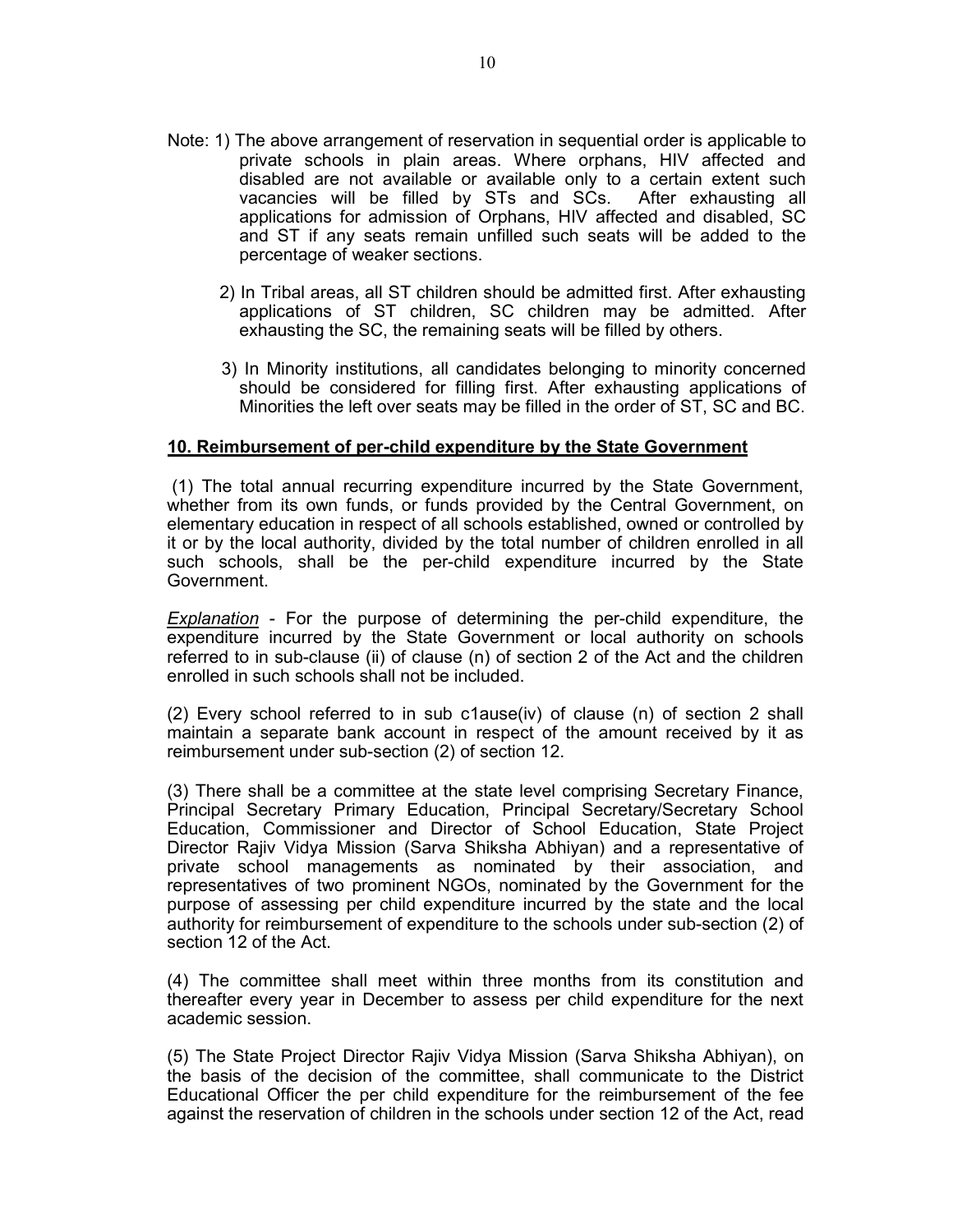with section 8 and 9 of the Act; Provided that where such school is already under obligation to provide free education to a specified number of children on account of it having received any land, building, equipment or other facilities, either free of cost or at a concessional rate, such school shall not be entitled for reimbursement to the extent of such obligation.

(6) The reimbursement will be made directly, by way of Real time Gross Settlement (RTGS) / National Electronic Fund Transfer (NEFT) in the separate bank account maintained by the school in two installments during the academic year. First installment of 50% will be reimbursed in the month of September and the balance will be reimbursed in the month of January.

 (7) The school, shall in the month of July, submit the list of the students admitted in the school under section 12 of the Act, to the District Educational Officer for reimbursement. The District Educational Officer shall verify or cause to be verified the enrolment of the children before making the reimbursement of the first installment. He/she shall reimburse the final installment in the coming January again after verification of the enrolment of children, attendance of every child subject to a minimum of 80% attendance every month and student learning outcomes.

(8) The school wise names of the students admitted in the private schools and the specified schools under section 12 of the Act shall also be maintained in the electronic form and will be displayed in a manner as determined by the Committee constituted under sub-rule (3) of rule 9 above.

## **11. Birth Certificate for Admission**

Wherever a birth certificate under the Registration of Births and Deaths Act 1969 is not available, anyone of the following documents shall be deemed to be proof of age of the child for the purposes of admission in schools:–

- (a) Hospital/ Auxiliary Nurse and Midwife (ANM) register record
- (b) *Anganwadi* record
- (c) Self declaration by the parent or guardian

#### **12. Normal period of Admission.**

The normal period of admission into any school, for the purposes of this Act, shall be from 12<sup>th</sup> June to 31<sup>st</sup> August of the academic year, it includes any admissions made prior to this period for the academic year commencing from the 12<sup>th</sup> of June or any other date notified by the Government for that year.

#### **13. Extended Period of Admission**

(1) Extended period of admission shall be three months from the date of closure of the normal period of admission.

(2) Where a child is admitted in a school after the extended period, he or she shall be eligible to complete studies with the help of special training, as determined by the head of the school.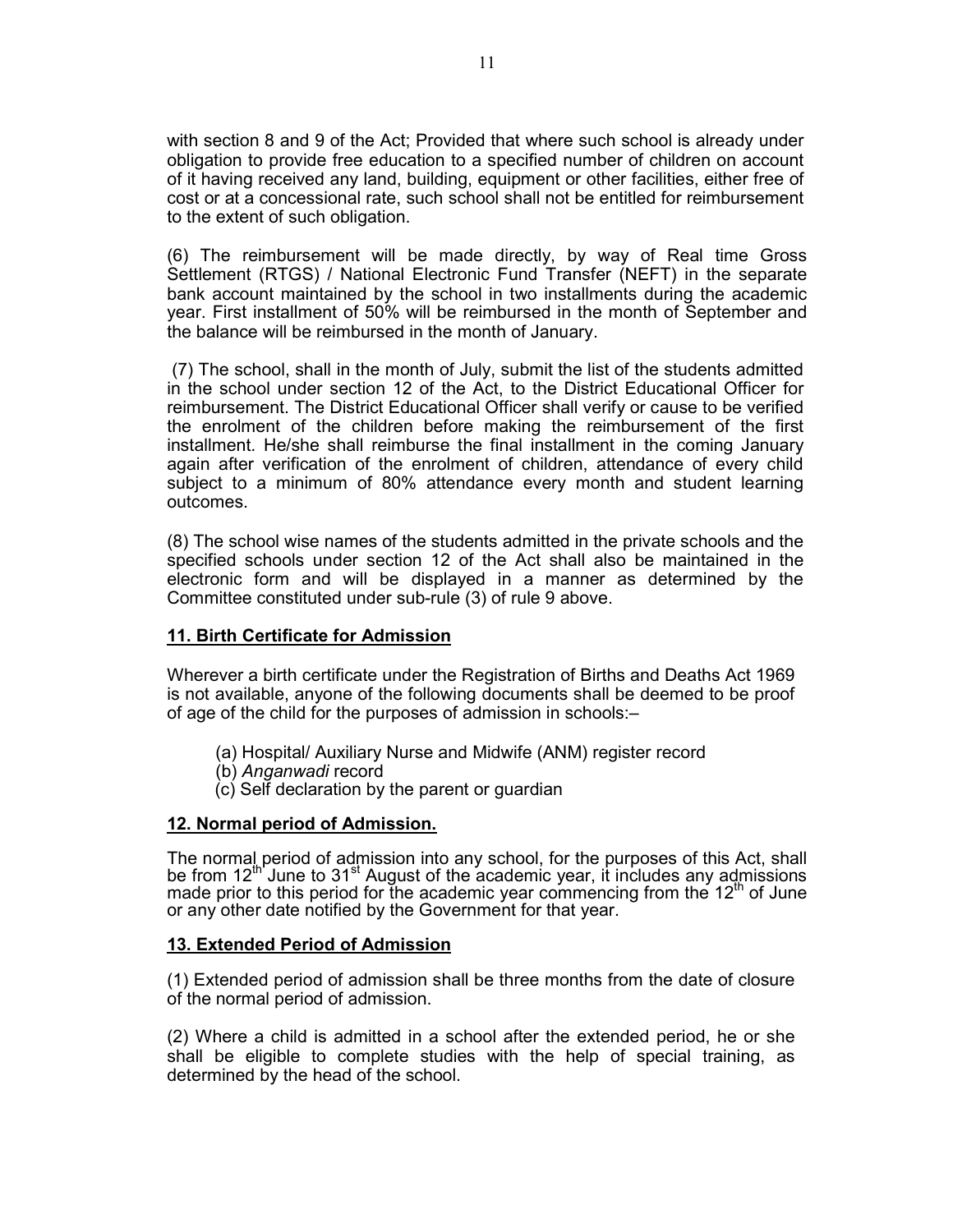# **14. School Recognition**

(1) Every school, other than a school established ,owned or controlled by the Central Government, the State Government or the local authority, established before or after the commencement of the Act for imparting elementary education shall make an application cum self-declaration in Form-l as shown in the appendix, within a period of three months from the commencement of the Act, to the District Educational Officer, who shall be the designated authority to issue certificate of recognition to the school under section 18 of the Act. The application shall also mention the neighborhood area of the school that shall be covered under the provisions of clause (c) of sub- section-2 of Section 12 of the Act. The application addressed to the District Educational Officer shall be submitted to him/her through the Mandal Educational Officer. The school, at first, shall furnish information in the electronic form on the website maintained for the purpose so that the school information is immediately put on the public domain. The school shall get a receipt and registration number after filing the data in the website. Thereafter, the school shall submit the application form along with the copy of the receipt to the Mandal Education Officer who shall acknowledge receipt of the application.

(2) The District Educational Officer may inspect or may cause to be inspected the school to verify if the school seeking recognition fulfills the norms and standards prescribed under section 19 of the Act. The District Educational Officer and the inspecting authority, if it is other than the District Educational Officer, shall have power to seek information relevant for the grant of the recognition and to make inspection of the records to verify the information submitted in the application form seeking recognition.

(3) The Mandal Educational Officer or a team of such officers as may be prescribed by the District Educational Officer shall verify the information submitted by the school in the application form and send the application form in original along with his / their report to the District Educational Officer for consideration within a week of receipt of the application.

(4) The District Educational Officer, on being satisfied that the school fulfills the norms and standards prescribed under section 19 and section 25 of the Act, shall issue the recognition certificate in Form-2 as shown in the appendix. The certificate shall be for a period of three years and shall be issued within 30 days from the date of making application for recognition. The certificate of recognition shall be issued subject to following conditions:

- (a) The school is run by a society registered under the Societies Registration Act, 1860 (21 of 1860), or a public trust constituted under any law for the time being in force;
- (b) The school is not run for profit to any individual, group or association of individuals or any other persons;
- (c) The school conforms to the values enshrined in the Constitution;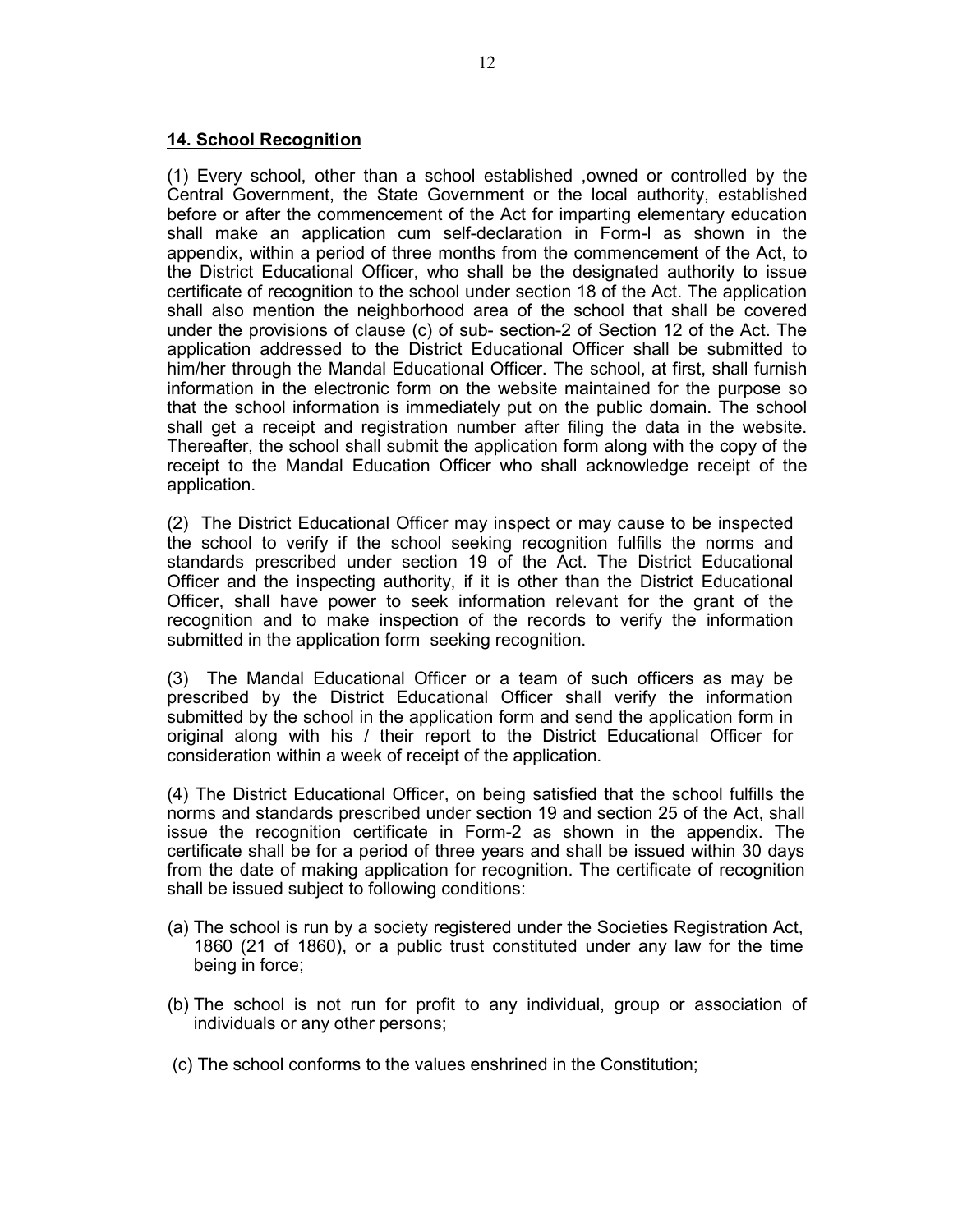- (d) The school is open to inspection by any officer authorized by the State Government/ Local Authority;
- (e) The school buildings or other structures or the grounds are used only for the purposes of education and skill development;
- (f) the school shall furnish such reports and information as may be required by the State Government, Commissioner and Director School Education and District Educational Officer from time to time and comply with such instructions of the State Government/Local Authority as may be issued to secure the continued fulfillment of the conditions of recognition or the removal of deficiencies in working of the school;
- (g) The school shall maintain norms and standards specified under section 19 of the Act
- (h) The school shall give reservation of minimum of 25% in class I for the children of disadvantaged groups and children of weaker sections from the neighbourhood area .In case the private school is an aided school it shall provide free and compulsory elementary education to such proportion of children admitted therein as its annual recurring aid or grants so received bears to its annual recurring expenses, subject to a minimum of 25%.;
- (i) The school having pre-school education shall also give reservation of at least 25 % of its enrolment at the initial stage of admission to the children of disadvantaged groups and the children of weaker sections of the neighbourhood area under section 12 of the Act;
- (j)The school shall submit, every year, before commencement of the academic session, fee to be charged from the children to the District Educational Officer
- (k) The school shall comply with the provisions of the Act;
- (l) The recognition shall be withdrawn in case of violation of the conditions of recognition.

## **15. Provisional Certification**

Should a school fail to fulfill the following norms:

(1) Pupil - teacher ratio as specified in section 25 of the Act, the District Educational Officer shall issue a provisional certificate granting permission to run the school for a period up to six months from the date of commencement of the Act. The provisional certificate -shall be issued in the Form-3 as shown in the appendix. On expiry of the period of six months the school shall maintain the Pupil- Teacher Ratio as specified by the Act.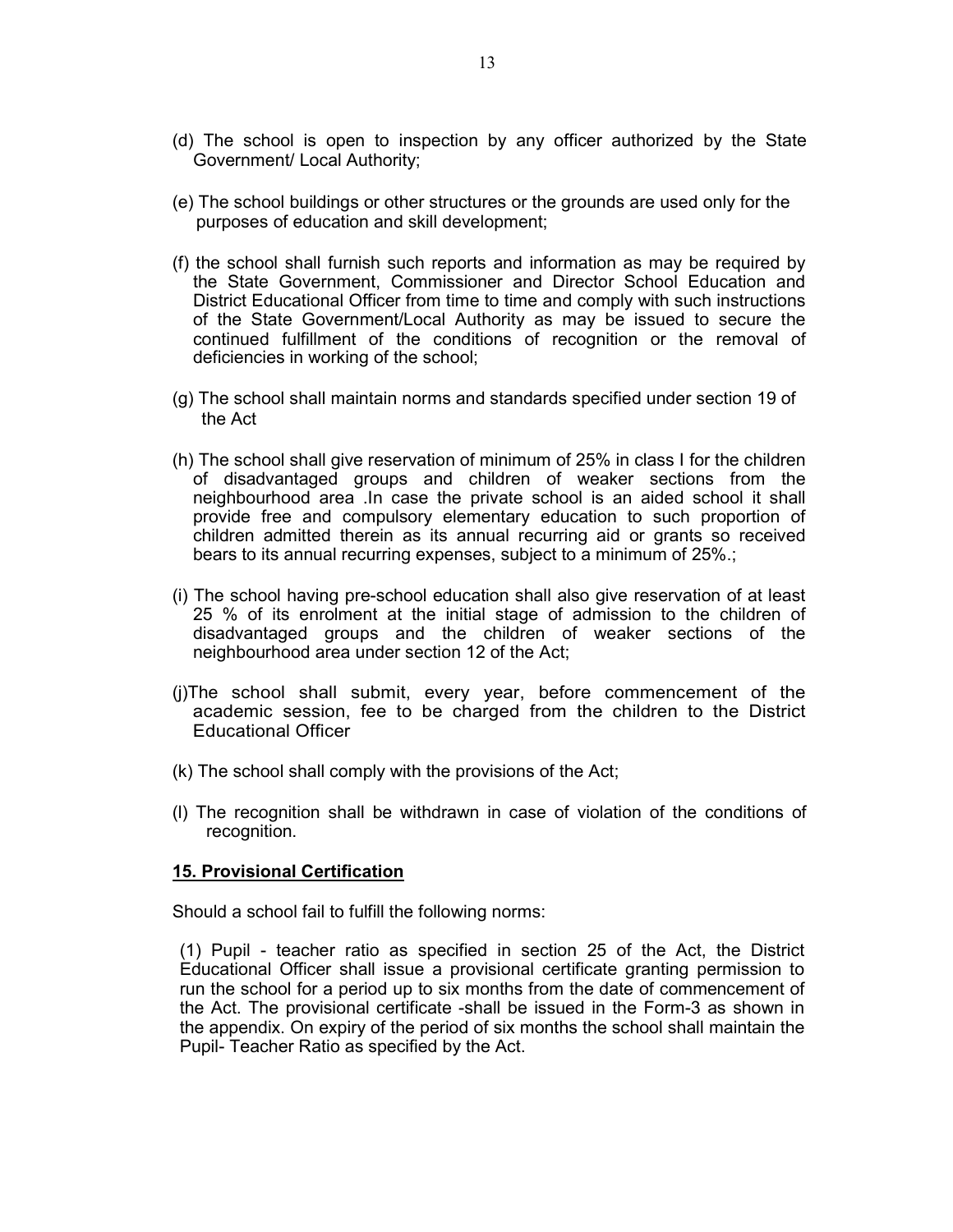(2) if a school fulfills norms mentioned in section 25 of the Act, but does not fulfill other norms and standards specified in the schedule of the Act the District Educational Officer shall issue a provisional certificate granting permission to run the school for a period up to three years from the date of commencement of the Act .The provisional certificate shall be issued in the Form-4 as shown in the appendix.

 Provided that if the school fulfills the required norms and standards within the time frame specified in the provisional certificate, the certificate issuing authority, on receipt of application for recognition, satisfy himself/ herself and shall issue the certificate of recognition as laid down under sub -rule 4.

 Provided further that if the school does not claim recognition within the period specified in the provisional certificate it shall be deemed to be an unrecognised school and running of such a school shall be punishable under section 19 of the Act.

- (3) No new school shall be opened after the commencement of the Act without obtaining recognition certificate issued under section 18 of the Act.
- (4) The recognition certificate issuing authority shall inspect or cause the school to be inspected every year to verify fulfillment of conditions of recognition.

## **16. Withdrawal of Recognition**

 Where a school contravenes the conditions of recognition or any provisions of the Act the authority issuing the certificate of recognition shall issue show cause notice of withdrawal of recognition. The school shall be given at least one month time to file the reply. If the authority is not satisfied with the reply, the school shall be given opportunity of hearing before taking a decision on withdrawal of recognition. The order of withdrawal shall be in writing. The order of de-recognition shall be operative from the immediately succeeding academic year. The order will be a speaking order and it shall contain the name/names of the neighbourhood school /schools where the children of the de-rcognised school will be admitted.

## **17. Appeal**

 Appeal against the order issued under sub rule (5) or sub rule (8) may be filed before the Collector of the district within 15 days from the date of receipt of the order. The Collector shall, at first, decide admissibility of the appeal and once the appeal has been admitted for hearing, the order under appeal shall remain suspended till the final decision of the appeal. The Collector, after giving opportunity of hearing to both the parties, will pass the order within two months from the date of filing of appeal. The order of the Collector shall be final.

#### **18. Revision**

(a) A revision shall lie to the Commissioner and Director of School Education, against the orders passed by the Collector withdrawing recognition of any school.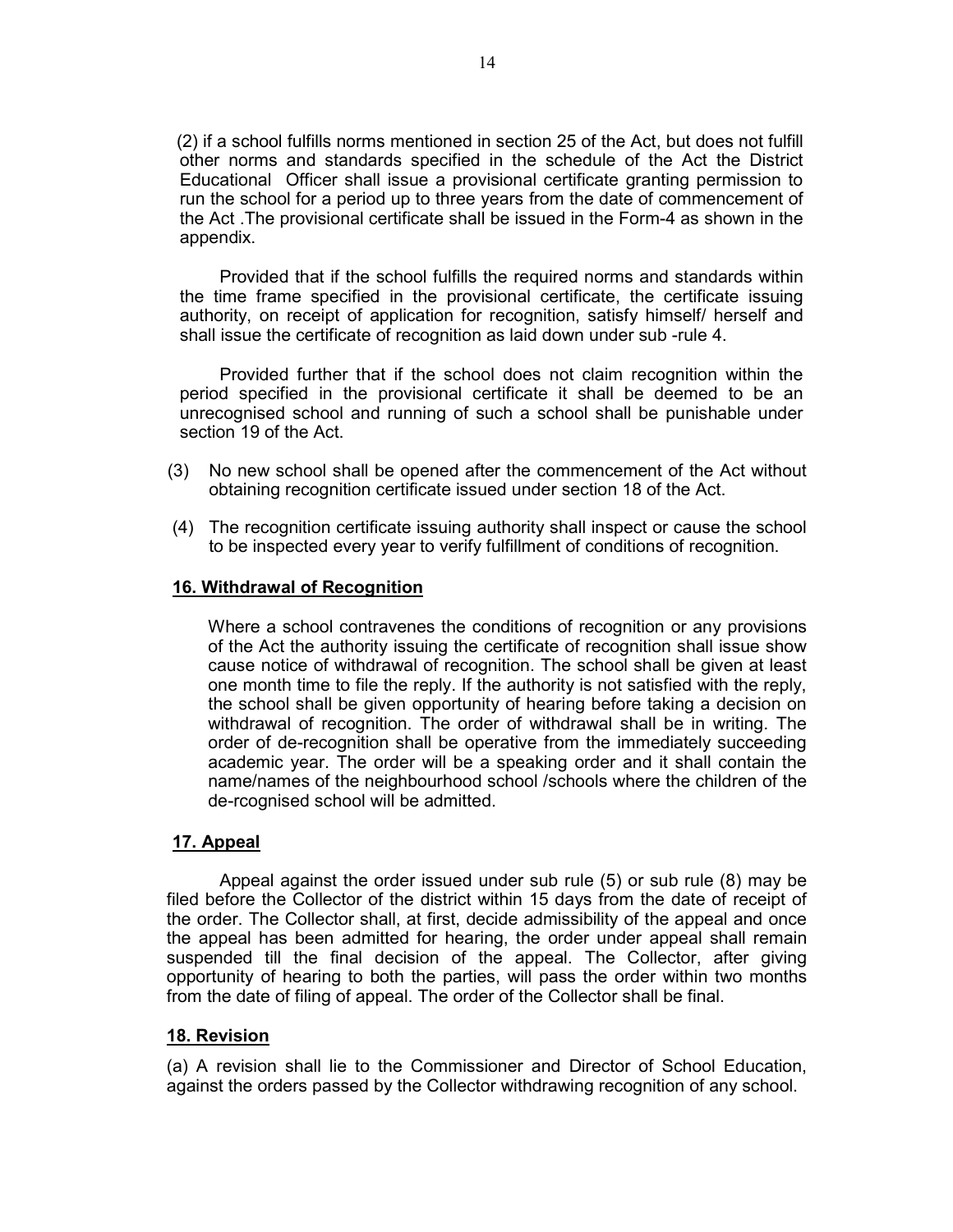(b) It shall be filed within (30) days of the date of receipt of the orders passed by the appellate authority.

(c) Information of recognition of any school will be sent to the local authority i.e. to the urban local body in case the school is situated in the urban area and to the Gram Panchayat in case the school is situated in the rural area, so that local public representatives have knowledge of establishment of recognised private school.

## **19. School Management Committee**

A School Management Committee (SCHOOL MANAGEMENT COMMITTEE) shall be constituted in every school, other than an unaided school, within its jurisdiction, within six months of the commencement of the Act and reconstituted every two years.

- (2) The composition of the committee will be as follows-
- (a) The committee in case of a primary school shall be a 27 member committee. Of them 24 members shall be from the mother / father or guardian of the children enrolled in the school. One member shall be the elected representative one member may be the nominee of the mahila smakhyas of the village concerned. The head teacher or the in charge head teacher of the school shall be ex-officio member/convener of the committee.
- (b) In the primary school, members will be selected as follows-

(i) mother / father or guardian of each of such child who has secured highest percentage of marks in the annual examination of the preceding academic session in class I, II, III, and IV;

(ii) mother / father or guardian of each of such child who has secured lowest percentage of marks in the annual examination of the preceding academic session in class I, II, III, and IV;

(iii) mother / father or guardian of children one each belonging to scheduled castes, scheduled tribes and other backward classes and muslim minority categories who have secured highest percentage of marks in their respective category in the annual examination of the preceding academic session in classes I to IV thus taking four parents of the categories noted above from each class.

(iv) Corporator / Counselor of the ward in urban areas and one member of the ward of the Gram Panchayat in rural areas incharge of education, where the school is situated;

(v) Head teacher or the in charge head teacher of the school shall be the member convener.

(vi) An eminent educationist or a philanthropist or a person who supports the school in the neighborhood or an eminent NGO representative as co-opted by the School Management Committee.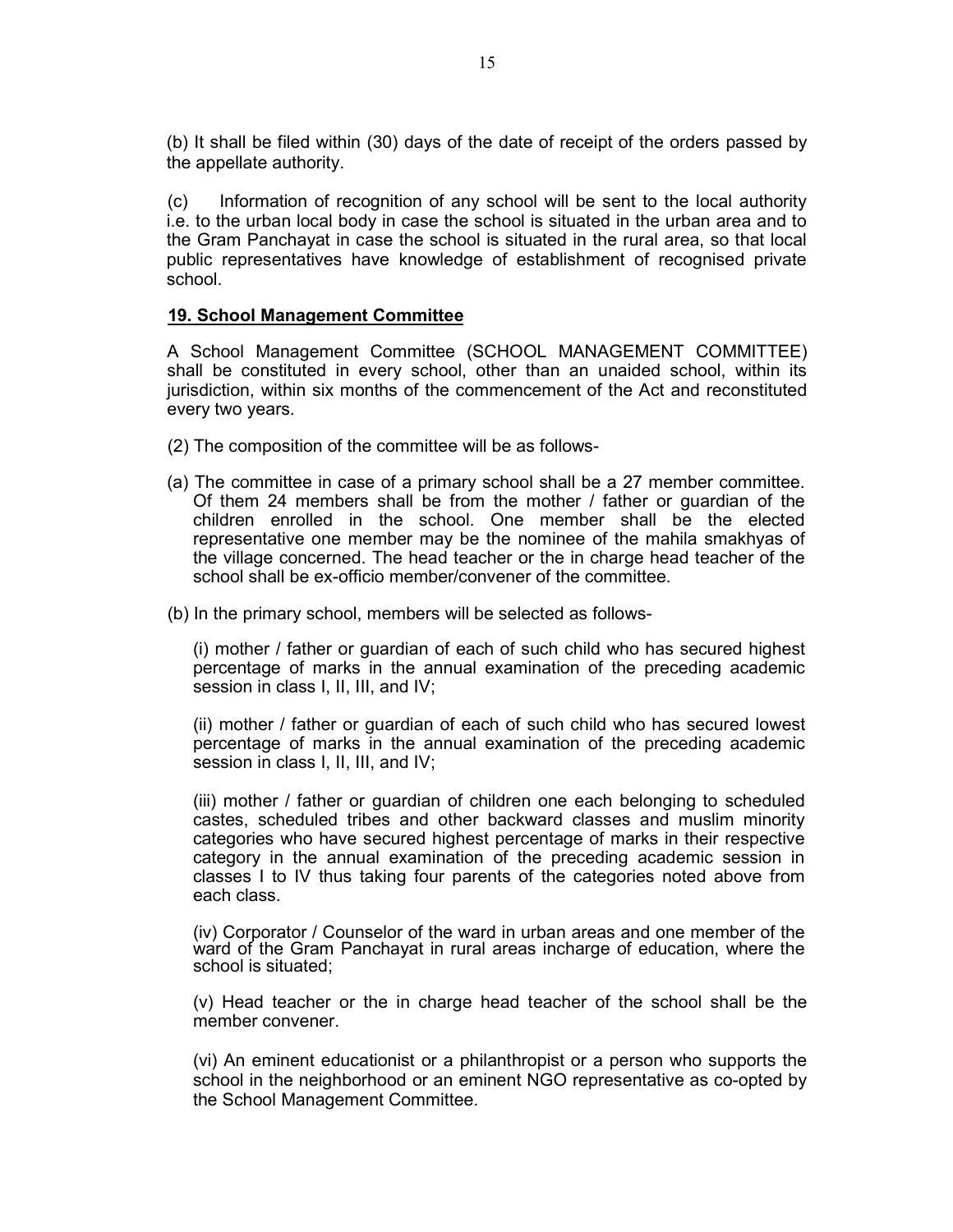(vii) There shall be atleast two children in the committee one of them may be a girl child in case of a school running in co-educational mode, who shall be special invitees. Provided that 50% of the members of the School Management Committee shall be women.

(c) In an upper primary school, having primary section also, in addition to the categories noted above, additional members will be selected as follows-

- (i) Mother / father or guardian of each of such child who has secured highest marks in the annual examination of the preceding academic session in classes V and VI
- (ii) Mother / father or guardian of each of such child who has secured lowest marks in the annual examination of the preceding academic session in classes V and VI
- (iii) Mother / father or guardian of children one each belonging to scheduled castes, scheduled tribes, other backward classes and muslim minority categories who have secured highest percentage of marks in their respective category in the annual examination of the preceding academic session in classes V and VI
- (iv) Corporator / Councilor of the ward in urban areas and one member of the ward of the Gram Panchayat in rural areas, where the school is situated;
- (v) Head teacher or the in charge head teacher of the school shall be the member convener.
- (vi) There shall be atleast two children in the committee one of them may be a girl child in case of a school running in co-educational mode, who shall be invitees.

(3) The Sarpanch shall be the chairperson of the School Management Committee in rural areas and in Municipal areas the concerned Councilor / Corporator shall be the Chairperson of the School Management Committee, of the schools falling in their respective jurisdictions.

 (i) There shall be a vice- chairperson of the committee elected from amongst the members.

Provided further that if the chairperson is not from the scheduled castes, or scheduled tribes or other back ward classes, the vice-chairperson shall be from any of these classes.

(4) The Vice Chairperson shall be elected from amongst the members of the committee representing the parent community.

Provided that the members representing the local bodies and the head teacher or the incharge head teacher shall not be eligible for participating in election nor they will have any voting right.

(5) The School Management Committee shall meet at least once a month and the minutes and decisions of the meetings shall be properly recorded and made available to the public.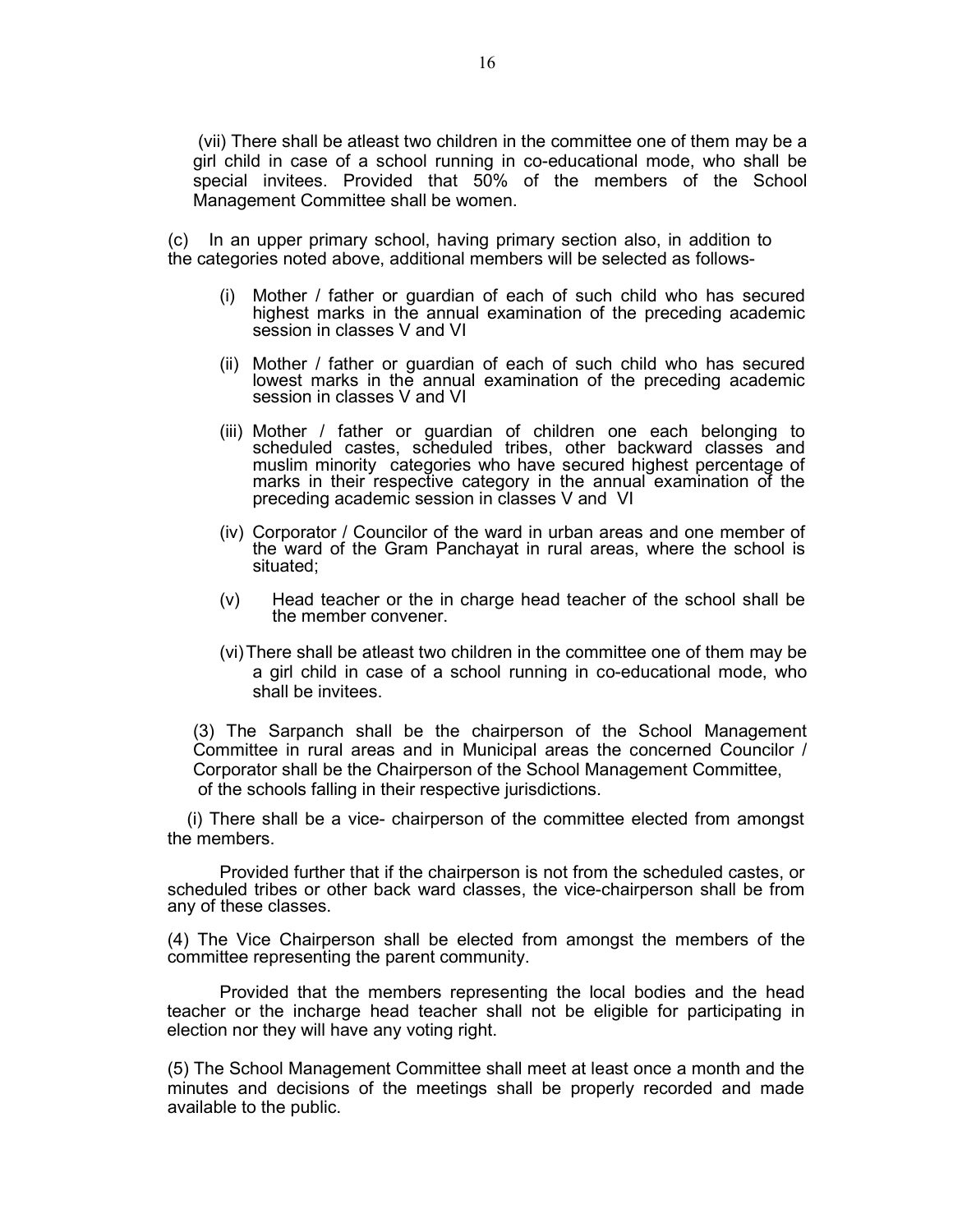(6) The School Management Committee shall, in addition to the functions specified in clauses (a) to (d) of sub-section (2) of section 21, perform the following functions:

- (a) Arrange to demonstrate learning outcomes of the children in the areas of reading, writing, simple arithmetic and comprehension, picking the children at random from each class and shall also pay attention to student absenteeism and teacher absenteeism and take steps to reduce the absenteeism of children in particular
- (b) Arrange to maintain a list of all children in the neighbourhood who are in the age group of 6-14 years and shall take effective steps to enroll the out of school children
- (c) Ensure the implementation of clauses (a) and (e) of section 24 and section 28,
- (d) Ensure the enrolment and continued attendance of all the children from the neighbourhood in the school;
- (e) Monitor the maintenance of the norms and standards prescribed in the Schedule;
- (f) Bring to the notice of the local authority any deviation from the norms and standards relating to rights of the child, in particular, mental and physical harassment of children, denial of admission, and timely provision of free entitlements as per sub-section (2) of section 3.
- (g) Identify the needs, prepare a Plan, and monitor the implementation of the provisions of Section 4.
- (h) Monitor the identification, enrolment and facilities for learning by disabled children, and ensure their participation and completion of elementary education.
- (i) Monitor the implementation of the Mid-Day Meal in the school.
- (j) Prepare an annual account of receipts and expenditure of the school.

(7) Any money received shall be credited to the bank account of the School Management committee. The account shall be the joint account of the chairman and the convener of the committee. The account will be made available for audit when ever required. At the end of each year utilization certificate shall be submitted to the authority releasing the grants.

 (8) The committee shall also get the accounts audited by either a chartered accountant or a local fund auditor or an auditor from the cooperative department.

## **20. Preparation of School Development Plan**

(1) The School Management Committee shall prepare a school development plan in the month of November each year by calling a Gram Sabha involving all the parents of the children enrolled in the school, the local peoples' representative of the Panchyat Raj institutions, the Mahila Samakhyas and also inviting a representative of a prominent NGO working in the filed of education in the neighborhood area of the school, if any.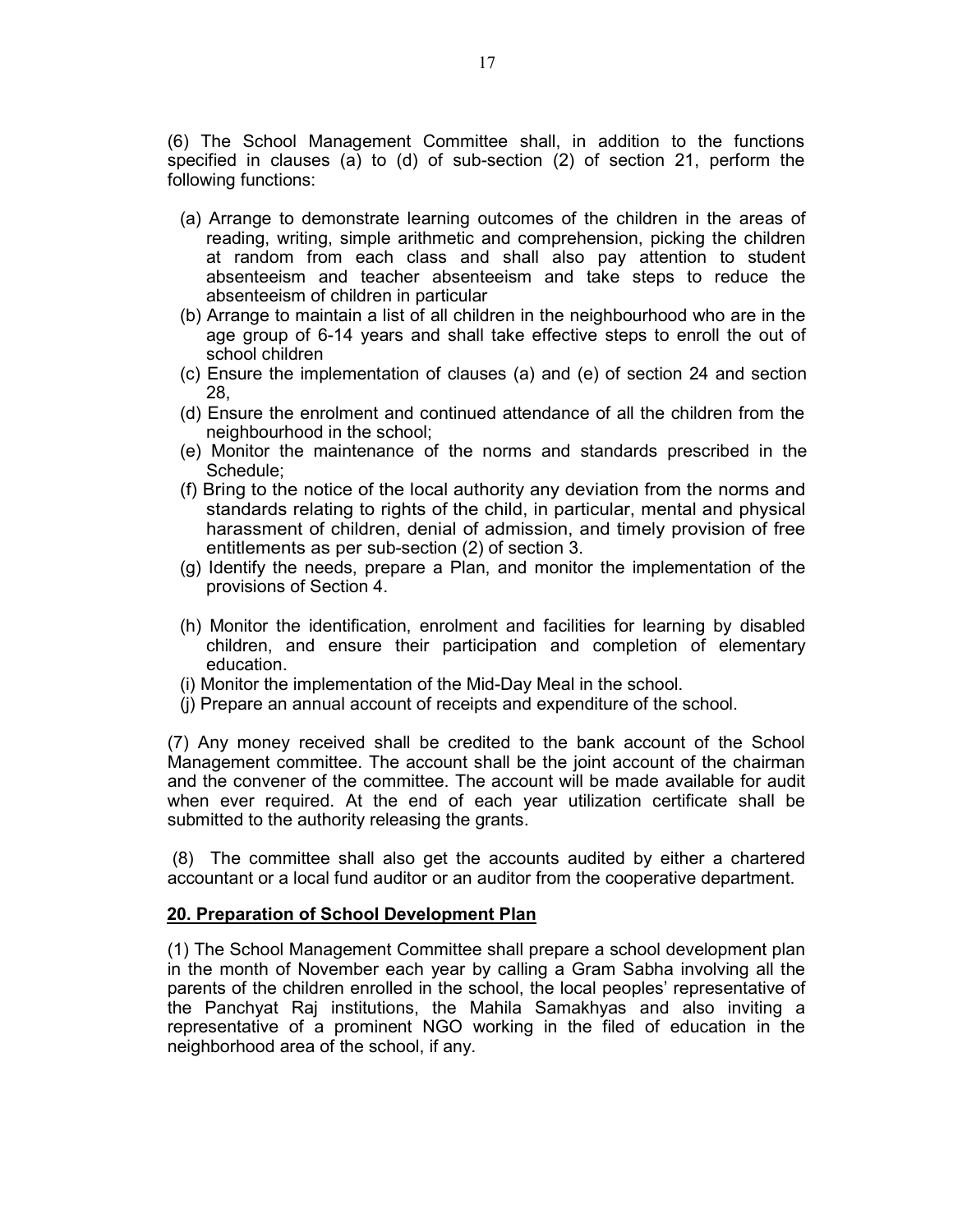- (2) The school development plan, shall contain the following components:
	- (a) Estimates of class-wise enrolment for each year;
	- (b) Requirement of the number of additional teachers, including head teachers, subject teachers and part time teachers, separately for Classes I to V and classes VI to VIII, calculated with reference to the norms specified in the Schedule;
	- (c) Physical requirement of additional infrastructure and equipments calculated with reference to the norms and standards specified in the Schedule;
	- (d) Special focus on school sanitation, School safety, Health & Hygiene, Early detection of disability and intervention plan;
	- (e) Additional financial requirement, year-wise, in respect of (b) and (c) above, including additional requirement for providing special training facility specified in section 4, entitlements of children such as free text books and uniforms, and any other additional financial requirement for fulfilling the responsibilities of the school under the Act.

(3) The school development plan should be signed by the Chairperson/Vice - Chairperson and Convener of the School Management Committee and submitted to the State Government or the Local Authority, as the case may be , before the end of the financial year in which it is to be prepared.

#### **21. Salary and allowances and terms and conditions of service of teachers of private unaided schools:**

 In case of teachers of private schools salary and allowances and their terms and conditions of service shall be decided by the school management subject to legislations and regulations, if any, in force.

## **22. Duties of Teachers**

(1) In pursuance of the functions specified in sub-section (1) of section 24 of the Act and in order to fulfill the requirements of clause (h) of sub-section (2) of section 29.

 (2) The teacher shall maintain a file containing the pupil cumulative record for every child including the record maintained while implementing the Learning Enhancement Programme or any other programmes that may be in force, which will be the basis for awarding the completion certificate specified in sub-section (2) of section 30 of the Act.

(3) In addition to the functions specified in clauses (a) to (e) of sub-section (1) of section 24, a teacher shall perform the following duties assigned to him or her, without interfering with regular teaching:

(a) Participation in training programmes;

(b) Participation in curriculum formulation, and development of syllabi, training modules and text book development;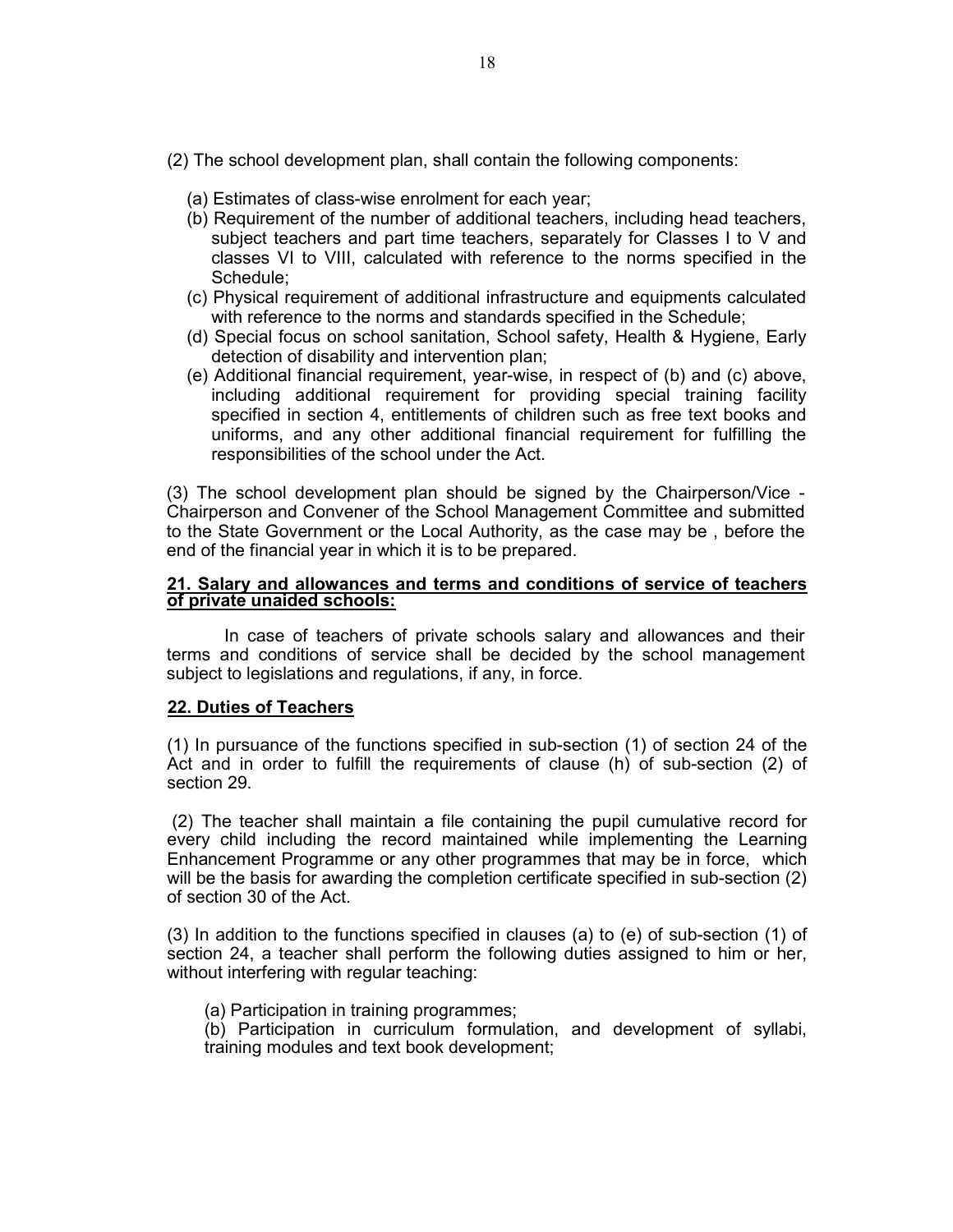# **23. Grievance redressal of teachers**

(1) The School Management Committee constituted under section 21 shall be the first level of grievance redressal of teachers of schools specified therein. If the School Management Committee fails to redress the grievance of the teacher/s a committee constituted at Mandal Parishad level with Mandal Parishad Development Officer (MPDO) as the chairman and the Mandal Executive Officer as convener shall sit in appeal to redress the grievance of the teacher/s as the case may be.

(2) There shall be a District Level Grievance Redressal Committee to redress the grievances of the teachers.

(3) The committee shall consist of the District Collector as Chairman, Superintendent of Police, Chief Executive Officer, Zilla Parishad, District Medical and Health Officer, Commissioner or Chief Municipal Officers of local urban body at the district headquarters ,Assistant Commissioner Tribal Welfare and District Educational Officer. The District Educational Officer shall be the convener of the committee.

(4) The committee shall meet once in three months.

(5) Any teacher of the school established, owned or controlled by the State Government or the local authority may submit his grievance in writing to the convener of the committee. The grievance may also be submitted through education portal as maintained by the Rajiv Vidya mission .The committee may after such enquiry, as it deems fit , will redress the grievance. The convener of the committee will communicate its decision to the teacher.

(6) The committee, besides attending to the grievances received from the teachers, may, on its own, review the status of the various claims and service related matters of the teachers.

(7)Every private school shall develop its own mechanism for redressal of grievances of its Teachers.

# **24. Maintaining Pupil-Teacher Ratio in each school**

(1) Sanctioned strength of teachers in every school established, owned or controlled by the State Government or the local authority shall be specified by order in writing by the Commissioner & Director of School Education in consultation with the Rajiv Vidya Mission, within a period of three months from the date of commencement of the Act

 Provided that the Rajiv Vidya Mission and the Commissioner & Director of School Education, shall, within six months of such order redeploy teachers of schools having a strength in excess of the sanctioned strength prior to the order referred to in sub-rule (1).

(2) The Rajiv Vidya Mission and the Commissioner & Director of School Education shall review the teacher positioning every year before commencement of the academic session.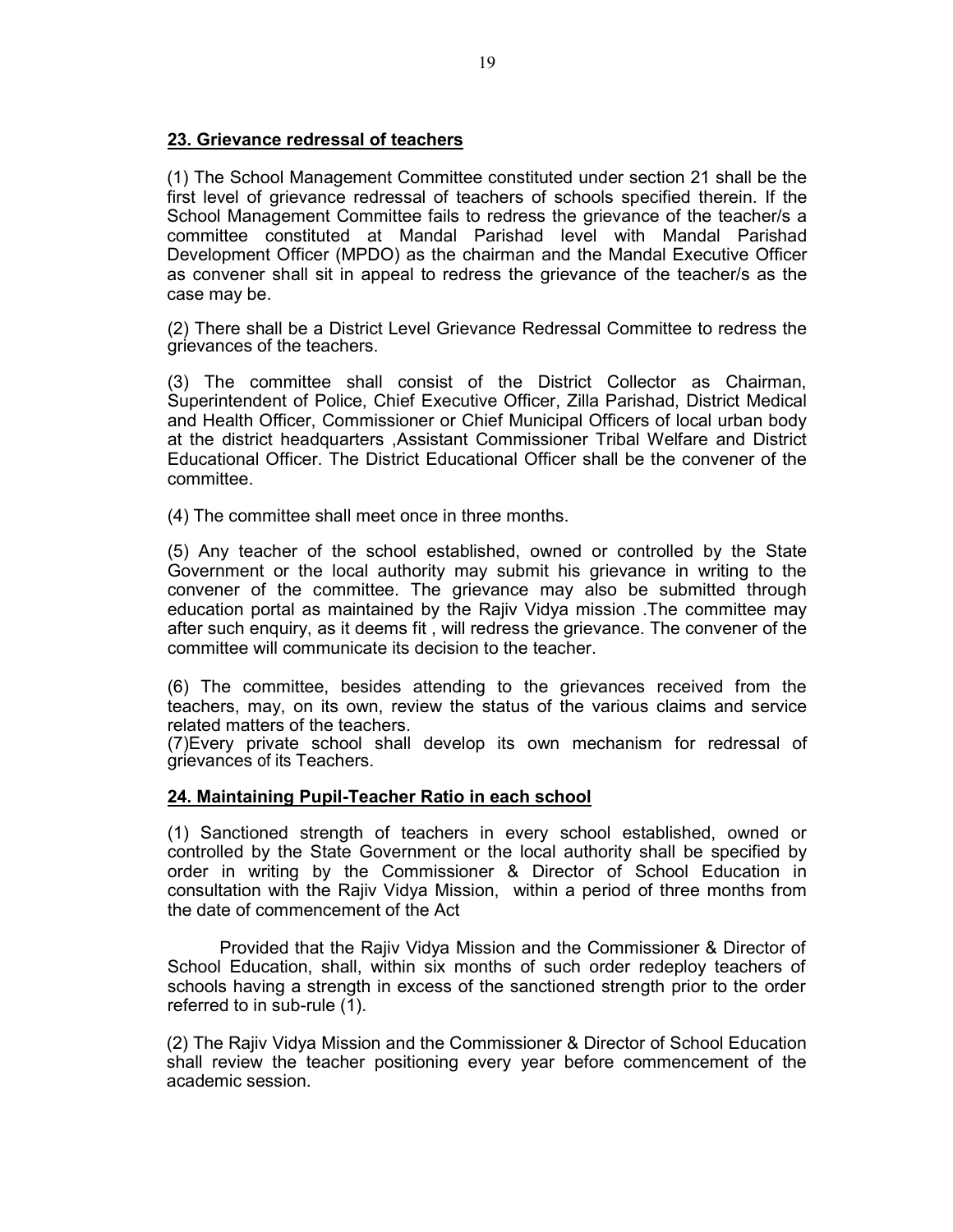(3) The State Government shall take effective steps to fill up vacancies of teachers on a regular basis. If there is a delay in the recruitment, the School Management Committee concerned shall be permitted to engage qualified and trained personnel, temporarily, on consolidated remuneration as decided by the School Management Committee to fill the time gap between arisal of vacancy and actual placement of the teachers.

(4) The State Government shall cancel all such deputations of teachers where salaries are paid by the schools but services are taken by some other offices or institutions.

(5) If any person of the State Government or the local authority violates the provisions of sub-section (2) of section 25, he or she shall be personally liable for disciplinary action.

## **25. Academic Authority laying down the Curriculum and Evaluation Procedure**

 (1) The State Council of Educational Research and Training (SCERT) shall be the Academic Authority for the purposes of Section 29 of the Act.

(2) The Academic Authority notified under sub-rule (1) shall hold consultations with the Rajiv Vidya Mission, in designing the State curriculum framework, the school evaluation mechanism and the Continuous Comprehensive Evaluation for all children in the schools and it shall -

- (a) Formulate the relevant and age appropriate syllabus and text books and other learning material
- (b) Develop in-service teacher training design, and
- (c)Prepare guidelines for putting into practice Continuous and Comprehensive Evaluation
- (d) Develop performance indicators for the individuals and institutions along with accountability criteria towards children's learning levels.
- (e) Undertake periodic performance appraisal of individuals and institutions.
- (f) Commission and undertake researches / studies on policies, programmes, curriculum, Learning outcomes of children etc.

(3) The Academic Authority referred to in sub-rule (1) shall design and implement a process of holistic quality assessment of all schools including the schools referred to in clause (iv) of Sub-section (n) of section-2 of the Act, on a regular basis

## **26. Award of Certificate on completion of Elementary Education**

(1) The head teacher or the in charge head teacher of the school shall issue the certificate of completion of elementary education within one month of the completion of elementary education in the Form-5 as shown in the appendix. Provided that the private school shall stamp prominently on the certificate the number of recognition certificate issued by the competent authority.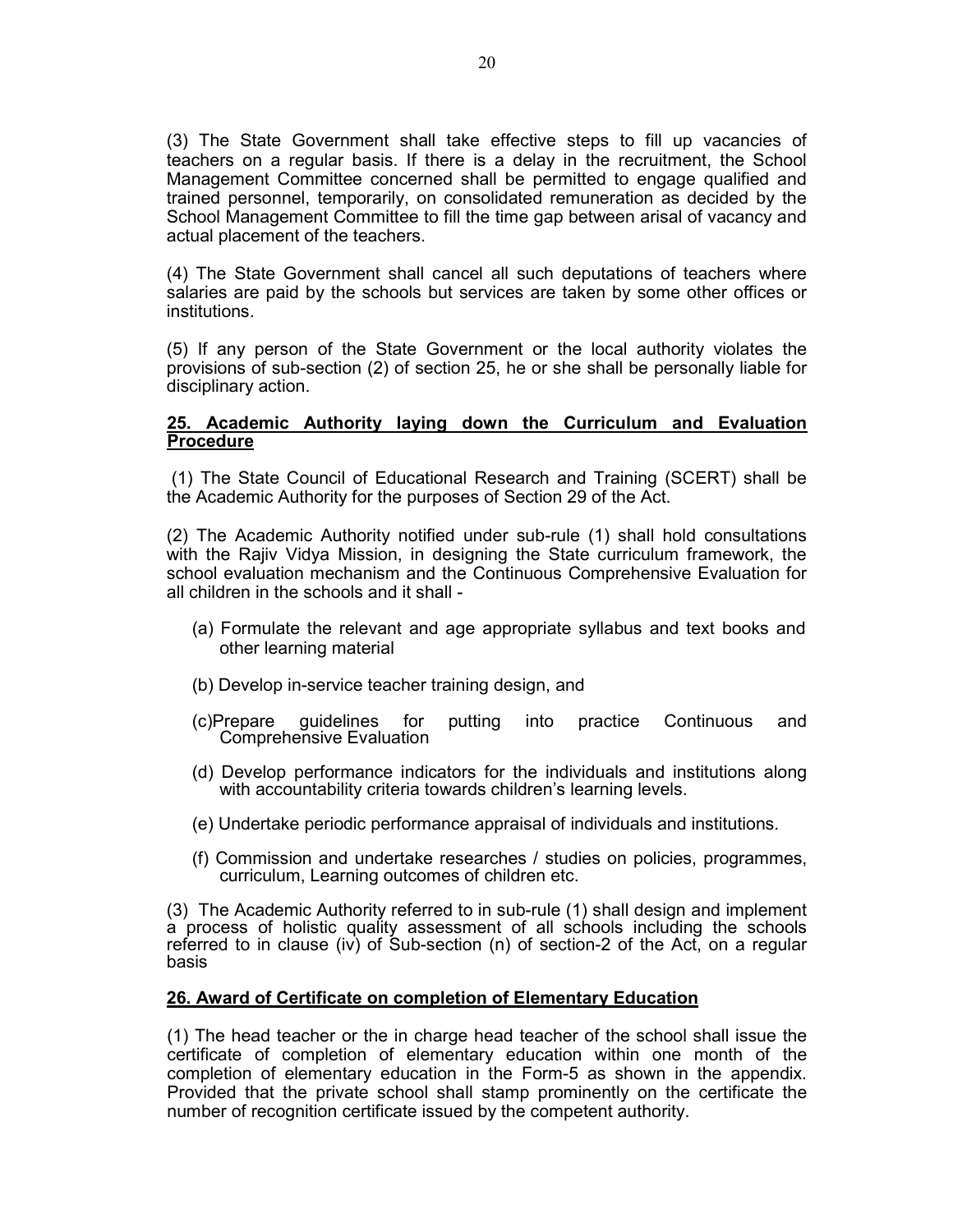- (2) The document referred to in sub-rule (1) shall-
	- (a) Certify that the child has completed all courses of study prescribed under section 29 of the Act.
	- (b)Contain the Pupil Cumulative Record of the child and also specify achievements of the child in areas of activities beyond the prescribed course of study and may include music, dance, literature, sports, etc.

# **27. Constitution and Functions of Right to Education Protection Authority**

(1) The State Government shall constitute an Authority viz., the Right to Education Protection Authority (REPA) within 6 months of the commencement of the Act.

- (2) The Right to Education Protection Authority shall consist of
	- (i) A chairperson who is  $-$ 
		- (a) A person of high academic repute or
		- (b) Has been a judge of the High court or
		- (c) Has done outstanding work for promotion of rights of the children and
	- (ii) Four members of whom two shall be women from the following areas.
		- (a) Education
		- (b) Child healthcare and Child development
		- (c) Juvenile justice or care of neglected or marginalized children or children with disabilities
		- (d) Elimination of child labour or working with children in distress.
		- (e) Child psychology or sociology
		- (f) Legal profession
	- (iii) The National Commission for Protection of Child Rights (NCPCR) Rules, 2006 shall, in so far as it pertains to the terms and conditions of office of the Chairman and the members of National Commission for Protection of Chile Rights, mutatis mutandis, apply to Chairperson and other members of the Right to Education Protection Authority
	- (iv) All records and assets of the Right to Education Protection Authority shall be transferred to the State Commission for Protection of Child Rights immediately after its constitution.
	- (v) In performance of its functions, the State Commission for Protection of Child Rights or the Right to Education Protection Authority, as the case may be, may also act upon matters referred to it by the State Advisory Council.
	- (vi) The State Government shall enable constituting a Cell in the State Commission for Protection of Child Rights or the Right to Education Protection Authority, as the case may be, which may assist the Commission or the Right to Education Protection Authority in performance of its functions under the Act.

# **28. Constitution and Functions of the State Advisory Council .**

(I) The State Advisory Council shall consist of Chairperson and Co- Chair person and thirteen members.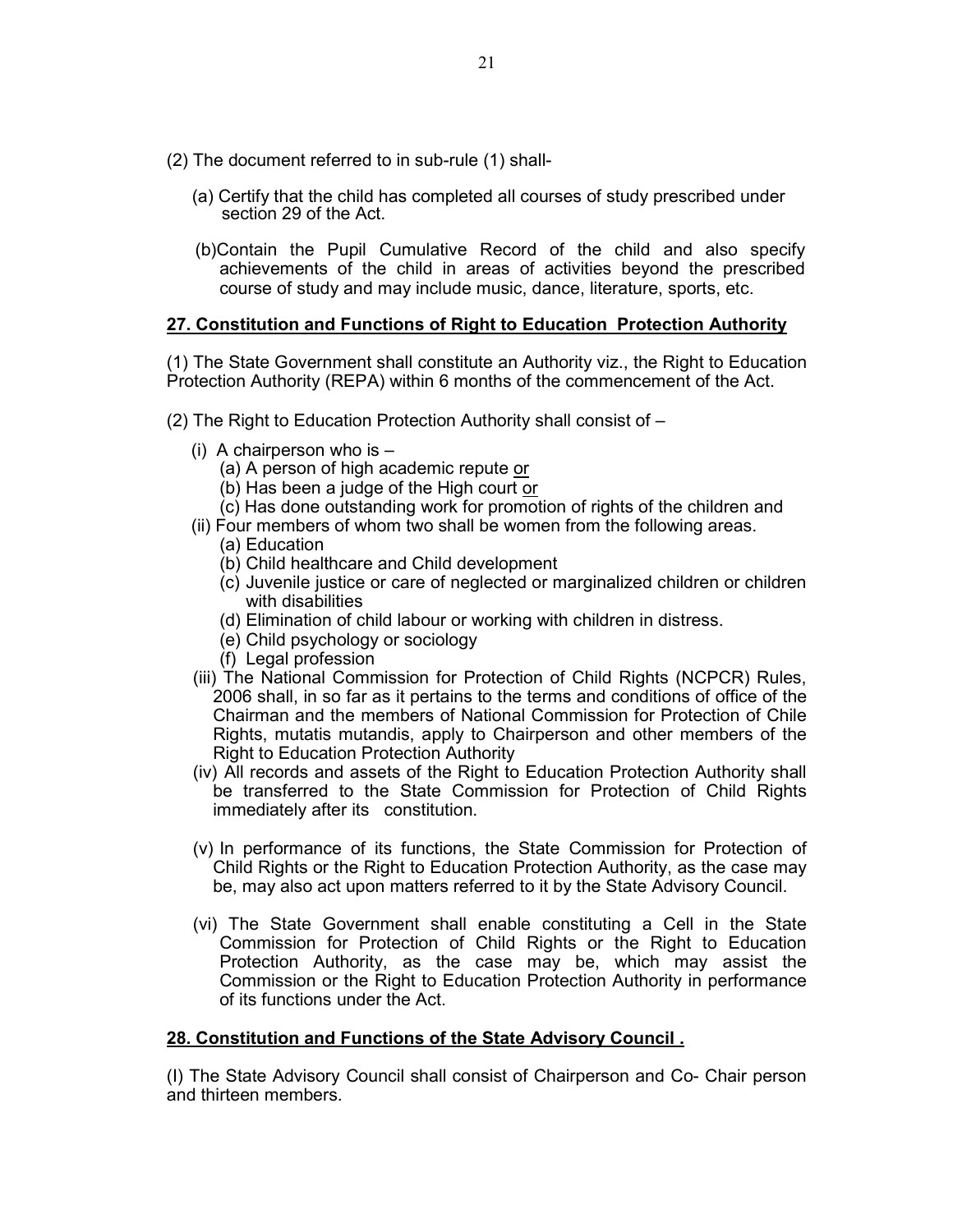(2) The Minister in-charge of the Department of Primary Education shall be the ex-officio Chairperson of the Council. The Minister in-charge of the Department of School Education in the State Government shall be the ex-officio Co-chairperson

(3) Members of the Council, shall be appointed by the State Government from amongst the persons having knowledge and practical experience in the field of elementary education and child development, as under:

- (a) At least four members shall be from amongst persons belonging to SCs, STs , OBCs and minorities taking one from each of these categories;
- (b) At least one member shall be from amongst persons having specialized knowledge and practical experience of education of children with special needs;
- (c) At least one member should be from amongst persons having specialized knowledge in the field of pre-primary education
- (d) At least one member shall be from amongst persons having specialized knowledge and practical experience in the field of teacher education
- (4) Fifty percent of the members i.e. six members shall be women.
- (5) Principal Secretary to Government Primary Education and SSA shall be the convener of the council. The Secretary, School Education shall be the coconvener and the Secretary, Tribal Welfare, the Secretary, Social Welfare, the Secretary, BC Welfare, the Secretary, Minority Welfare, the Secretary, Women & Child Welfare, the Secretary, HM&FW, the Secretary, Panchayat Raj shall be special invitees to the meetings of the Council. One member each of the recognized teachers unions who are members of Joint Staff Council shall be the special invitees
- (6) The procedure for transaction of Business of the Council shall be as under: (i) The Council shall meet once in three months (ii) Quorum of the meeting of the Council shall be considered complete if at least 50% of its members are present.
- (7) The terms and conditions for appointment of members of the Council shall be as under:

(a) Every member shall hold office as such for a term of two years from the date on which he/she assumes office.

Provided that no member shall hold office for more than two terms

(b) The member may be removed from his office by an order of the State Government on the ground of proved misbehavior or incapacity, or on the happening of anyone or more of the following events: if the member:-

- (i) Is adjudged insolvent; or
- (ii) Refuses to act or becomes incapable of acting; or
- (iii) Is of unsound mind and stands so declared by a competent Court; or
- (iv) Has so abused his office as to render his continuance in office detrimental to the public interest or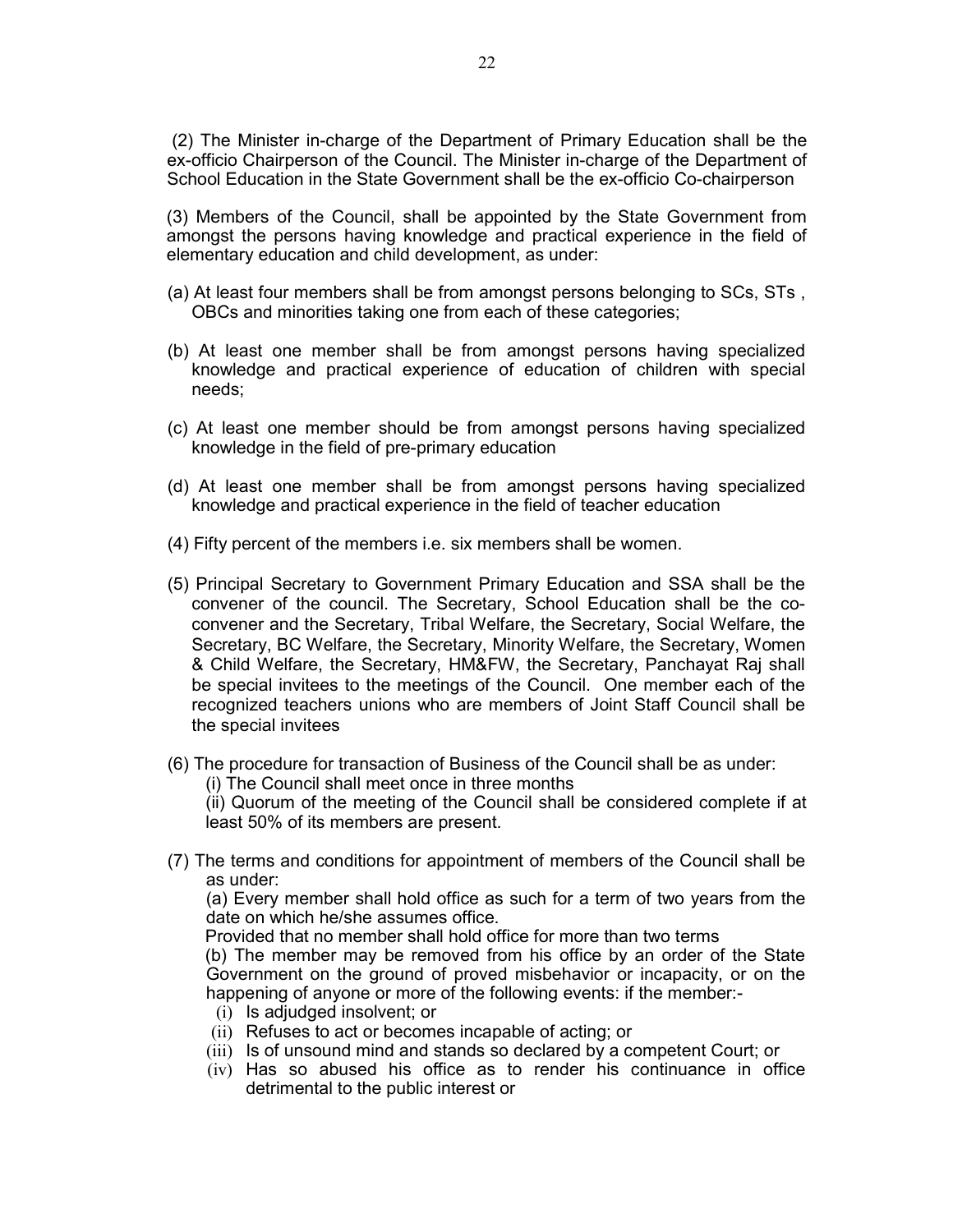- (v) Is convicted for an offence by a competent Court; or
- (vi) Is without obtaining leave of absence from the Council, absent in two consecutive meetings of the Council

(c) If a vacancy occurs in the office of Members, whether by reason of his death, resignation or otherwise, such vacancy shall be filled within a period of (120) days by making a fresh appointment in accordance with the provisions of sub-rule (3).

# **29. Repeal and Savings**

(1) The existing Acts, Rules, Regulations, Executive instructions etc., issued by the Government of Andhra Pradesh, the Commissioner and Director of School Education, inconsistent with these Rules shall be deemed to be void to the extent of the inconsistency.

(2) Any act of any authority, Officer or body under any Act, Rule, Executive instruction after promulgation of the Act but before notification of these Rules shall be saved and he/she shall be deemed to have acted under these Rules.

(BY ORDER AND IN THE NAME OF THE GOVERNOR OF ANDHRA PRADESH)

# CHANDANA KHAN PRINCIPAL SECRETARY TO GOVERNMENT (PE)

To,

The Commissioner, Printing & Stationery, Chanchalguda, Hyderabad (with a request to publish the above notifications in the A.P.Gazette (Extraordinary) dated 2010 and to supply 1000 copies to the Government in School Education Department The Commissioner & Director of School Education, AP, Hyderabad The State Project Director, Rajiv Vidya Mission (SSA), AP, Hyderabad The Director, State Council of Educational Resource and Training (SCERT), AP, Hyderabad Copy to: The Secretary, Ministry of Human Resource Development, Department of School Education Literacy, New Delhi. The PS to Spl.Secretary to Chief Minister PS to Hon'ble Minister (PE/SE) PS to Prl.Secretary (PE/SE) PS to Prl.Secretary, Women Development Child Welfare and Disabled Welfare Department, Law ( A) Department Finance Department All remaining HODs under the control of School Education Department SC/SF

//FORWARDED BY ORDER//

SECTION OFFICER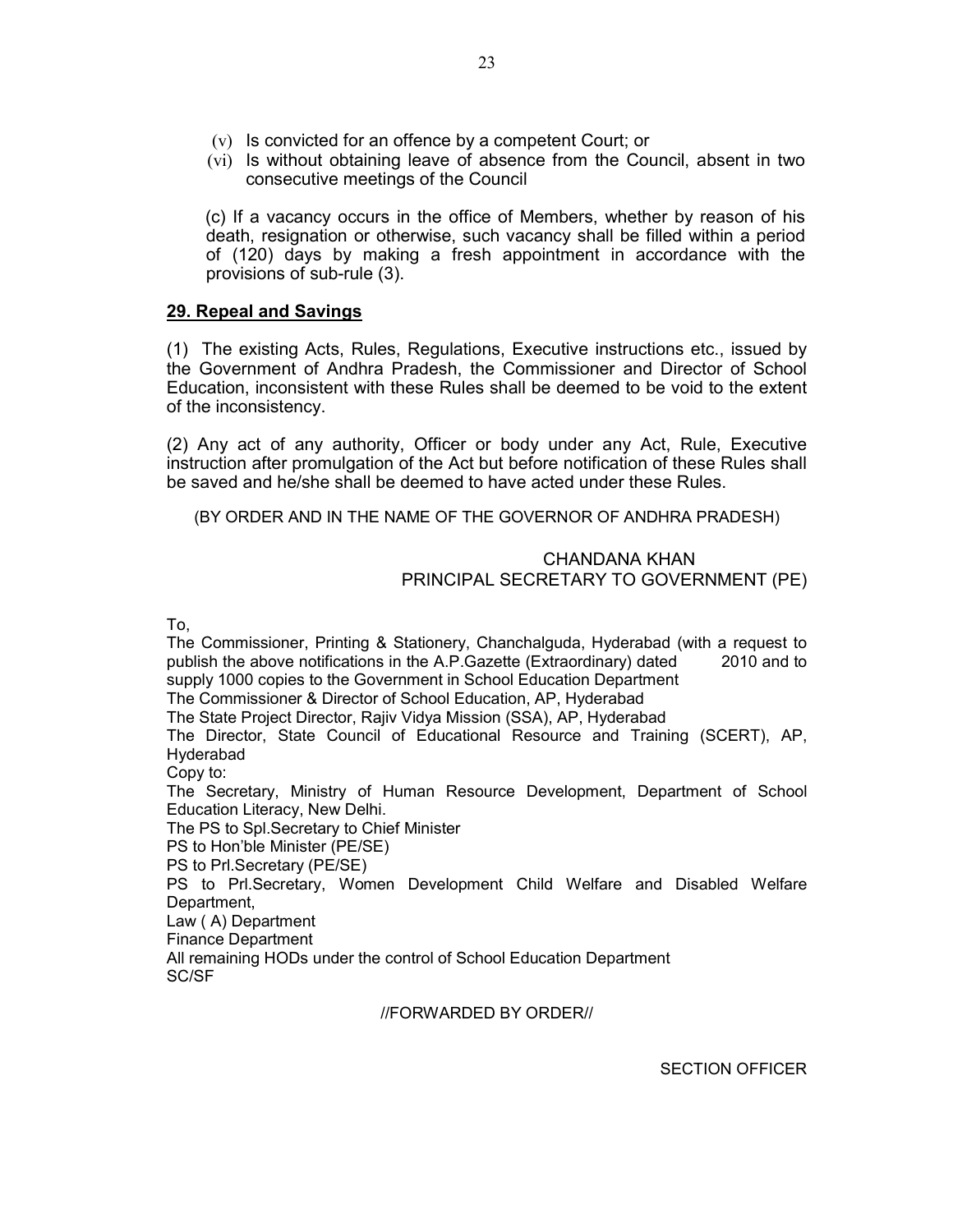#### APPENDIX

## FORM 1

## SELF DECLARATION CUM APPLICATION FOR GRANT OF RECOGNITION OF SCHOOL See sub-rule (1) of rule 14 of Andhra Pradesh Right of Children to Free and Compulsory Education Rules 2010.

To The District Educational Officer (through Mandal Educational Officer concerned) District-------------- Andhra Pradesh

Sir,

I forward herewith a self declaration regarding compliance with the norms and standards prescribed in the Schedule of the Right of Children to Free and Compulsory Education Act, 2009 and an application in the prescribed proforma for the grant of recognition to \_\_\_\_\_\_\_\_\_\_\_\_\_\_\_ (Name of the school) with effect from the commencement of the academic year  $\qquad \qquad$ 

Yours faithfully,

Enclosure:

Chairman of Managing Committee/Correspondent

Place:

**Date:**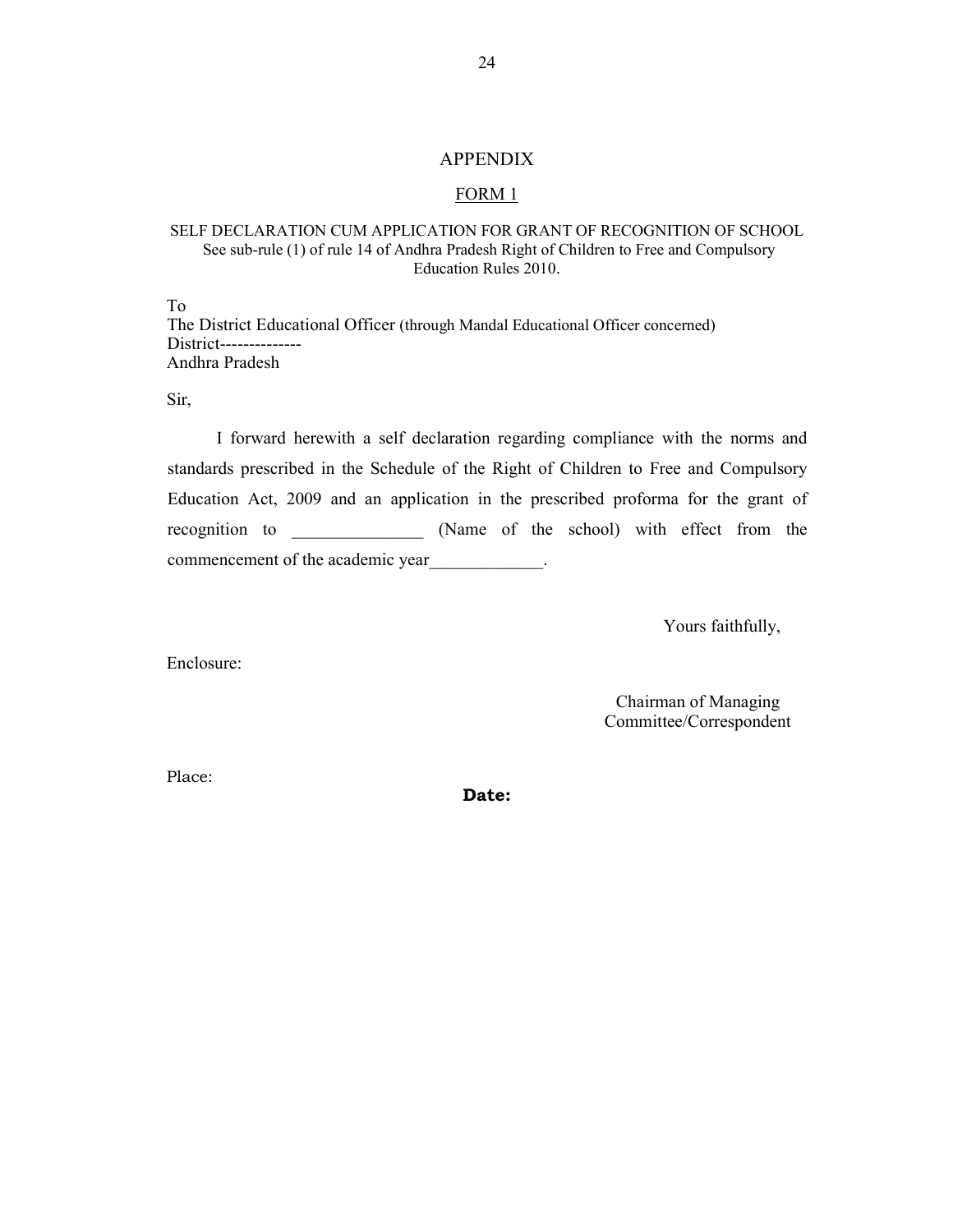**A School Details 1 Name of the School 2 Academic Session 3 District 4 Postal Address 5 Village/City 6 Mandal 7 Pin Code: 8 Phone No. with STD Code 9 Fax No. 10 E-mail address if any 11 Nearest Police Station B. General Information 1 Year of Foundation 2 Date of First Opening of School 3 Name of Trust / Society 4 Registration number of Trust / Society (enclose copy of document of registration) 5 Whether there is a proof of non – proprietary character of the Trust / Society supported by the list of Members with their address on an affidavit in copy 6 Name official address of the Manager / President / Correspondent Name : Designation : Address Phone (O):………………………. (R) : Email Address 7 Total Income & Expenditure during last 3 years surplus / deficit Year** Income **Expenditure** Surplus / deficit

| C            | Nature and area of school                          |                                              |                                                                                 |
|--------------|----------------------------------------------------|----------------------------------------------|---------------------------------------------------------------------------------|
| 1            | <b>Medium of Instruction</b>                       |                                              |                                                                                 |
| $\mathbf{2}$ | Type of School (Specify entry & exit classes)      |                                              |                                                                                 |
| 3            | If aided, the name of agency and percentage of aid |                                              |                                                                                 |
| 4            | <b>Teaching posts created</b>                      |                                              |                                                                                 |
|              | Name of the Post                                   | Number of posts created by<br>the Management | Of the posts in the previous<br>column no. of posts<br>admitted to Grant-in-Aid |
|              | i) Headmaster                                      |                                              |                                                                                 |
|              | ii) School Assistant                               |                                              |                                                                                 |
|              | iii) Secondary Grade Teachers                      |                                              |                                                                                 |
|              | iv) PET                                            |                                              |                                                                                 |
|              | v) Language Pandits                                |                                              |                                                                                 |
|              | vi) Art / Music / Computer Teachers                |                                              |                                                                                 |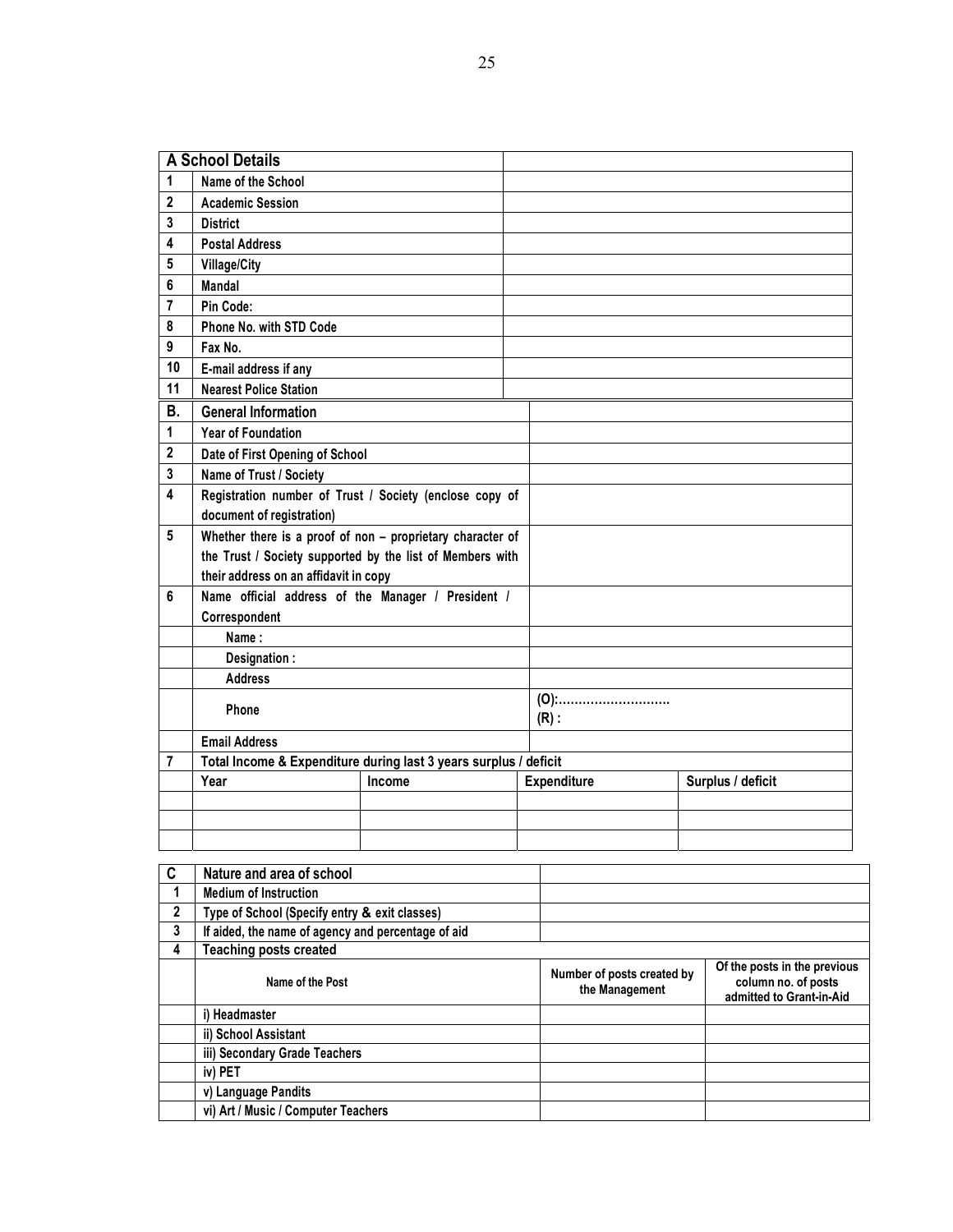| 5              | If school recognized                                                                                                                                                                                                                                                                                             |  |
|----------------|------------------------------------------------------------------------------------------------------------------------------------------------------------------------------------------------------------------------------------------------------------------------------------------------------------------|--|
| 6              | If so, by which authority                                                                                                                                                                                                                                                                                        |  |
|                | • Recognition number                                                                                                                                                                                                                                                                                             |  |
| $\overline{7}$ | Does the school has its own building or is it running in a<br>rented building.                                                                                                                                                                                                                                   |  |
| 8              | Type of building (Pucca, Partially Pucca, Kucha, Tent)                                                                                                                                                                                                                                                           |  |
| 9              | Whether the school buildings or other structures or the<br>grounds are used only for the purpose of education and skill<br>development?                                                                                                                                                                          |  |
| 10             | Total area of the school                                                                                                                                                                                                                                                                                         |  |
| 11             | Built up area of the school                                                                                                                                                                                                                                                                                      |  |
| 12             | Play area in the premises of the Schools (in Sq.Mts.)                                                                                                                                                                                                                                                            |  |
| 13             | <b>Boundary wall/Fencing</b>                                                                                                                                                                                                                                                                                     |  |
| 14             | Whether school is under obligation to provide free education<br>to specified number of children on account of having received<br>any land, building, equipment or other facilities, either free of<br>cost or at a concessional rate from the State Government,<br><b>Central Government and local authority</b> |  |
| 15             | If Yes, enclose copy of the document                                                                                                                                                                                                                                                                             |  |
|                |                                                                                                                                                                                                                                                                                                                  |  |

|              | <b>D. Enrollment Status</b> |                          |                 |       |              |                |                              |             |           |           |    |                   |
|--------------|-----------------------------|--------------------------|-----------------|-------|--------------|----------------|------------------------------|-------------|-----------|-----------|----|-------------------|
|              |                             |                          | No. of Students |       |              |                | <b>Disadvantaged Group</b>   |             |           |           |    |                   |
| SI.<br>No.   | <b>Class</b>                | No. of<br><b>Section</b> | Boys            | Girls | <b>Total</b> | <b>Orphans</b> | HIV<br>Affected<br>/Infected | <b>CWSN</b> | <b>SC</b> | <b>ST</b> | BC | <b>Minorities</b> |
| 1            | Pre-<br>Primary             |                          |                 |       |              |                |                              |             |           |           |    |                   |
| $\mathbf{2}$ |                             |                          |                 |       |              |                |                              |             |           |           |    |                   |
| 3            | Ш                           |                          |                 |       |              |                |                              |             |           |           |    |                   |
| 4            | Ш                           |                          |                 |       |              |                |                              |             |           |           |    |                   |
| 5            | IV                          |                          |                 |       |              |                |                              |             |           |           |    |                   |
| 6            | V                           |                          |                 |       |              |                |                              |             |           |           |    |                   |
| 7            | VI                          |                          |                 |       |              |                |                              |             |           |           |    |                   |
| 8            | VII                         |                          |                 |       |              |                |                              |             |           |           |    |                   |
| 9            | VIII                        |                          |                 |       |              |                |                              |             |           |           |    |                   |
| 10           | IX                          |                          |                 |       |              |                |                              |             |           |           |    |                   |
| 11           | X                           |                          |                 |       |              |                |                              |             |           |           |    |                   |

| E. Infrastructure Details & Sanitary Conditions |                                                      |                |                     |  |  |  |  |
|-------------------------------------------------|------------------------------------------------------|----------------|---------------------|--|--|--|--|
| SI.No.                                          | <b>Rooms</b>                                         | <b>Numbers</b> | <b>Average Size</b> |  |  |  |  |
|                                                 | <b>Classroom</b>                                     |                |                     |  |  |  |  |
| 2                                               | Office room - cum store room - cum - Headmaster room |                |                     |  |  |  |  |
|                                                 | Kitchen - cum - store                                |                |                     |  |  |  |  |
|                                                 | Science lab                                          |                |                     |  |  |  |  |
| 5                                               | Library room                                         |                |                     |  |  |  |  |
| 6                                               | Sports & Games room                                  |                |                     |  |  |  |  |
|                                                 | Computer lab                                         |                |                     |  |  |  |  |
|                                                 |                                                      |                |                     |  |  |  |  |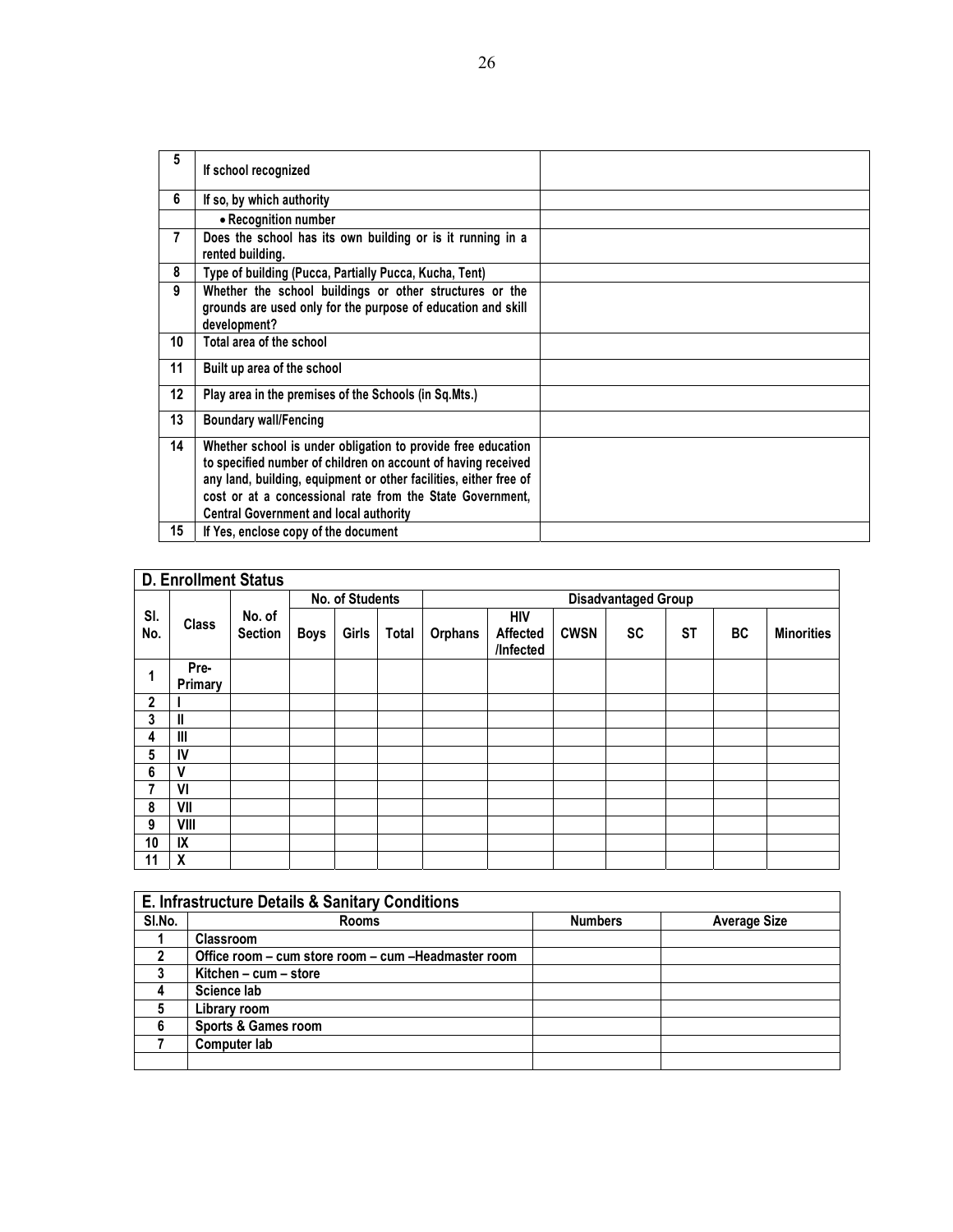|              | <b>F. Other Facilities</b>                                                                |  |  |  |  |
|--------------|-------------------------------------------------------------------------------------------|--|--|--|--|
|              | Whether all facilities have barrier free access                                           |  |  |  |  |
| $\mathbf{2}$ | <b>Teaching Learning Equipment (attach list)</b>                                          |  |  |  |  |
| 3            | Sports & Play equipments (attach list)                                                    |  |  |  |  |
| 4            | <b>Facility books in Library</b><br>Books (No. of books)<br><b>Periodical/News Papers</b> |  |  |  |  |
| 5            | Type and number of drinking water facility                                                |  |  |  |  |
| 6            | <b>Sanitary Conditions</b>                                                                |  |  |  |  |
|              | (i) Type of W.C. & Urinals                                                                |  |  |  |  |
|              | (ii) Number of Urinals/Lavatories Separately for Boys                                     |  |  |  |  |
|              | (iii) Number of Urinals/Lavatories Separately for Girls                                   |  |  |  |  |
|              | Electricity                                                                               |  |  |  |  |

| G. Particulars of Teaching Staff (Details of each teacher separately)                       |                                          |                                                                                              |                                                                  |  |
|---------------------------------------------------------------------------------------------|------------------------------------------|----------------------------------------------------------------------------------------------|------------------------------------------------------------------|--|
| 1. Teachers in Primary School                                                               |                                          |                                                                                              |                                                                  |  |
| <b>Teacher's Name</b><br>(1)                                                                | <b>Father's Name</b><br>(2)              | Post working in<br>(Designation)<br>(3)                                                      | Whether the teacher is<br>working in Grant-in-Aid<br>post<br>(4) |  |
| Date of Birth<br>(5)                                                                        | Date of Appointment<br>(6)               | <b>Academic Qualification</b><br>(7)                                                         | <b>Professional Qualification</b><br>(8)                         |  |
| <b>Subjects Studied</b><br>a. Degree level<br>b. P.G. Level<br>c. B.Ed Methodologies<br>(9) | <b>Teaching Experience</b><br>(10)       | <b>Classes &amp; Subjects handled</b><br>by the Teacher<br>(11)                              | <b>Trained or Untrained</b><br>(12)                              |  |
| <b>Scale of Pay</b><br>(13)                                                                 | <b>Gross Salary per</b><br>month<br>(14) | Whether salary is paid<br>through Nationalized bank to<br>the account of the teacher<br>(15) |                                                                  |  |
| 2. Teachers in Upper Primary School                                                         |                                          |                                                                                              |                                                                  |  |
| <b>Teacher's Name</b><br>(1)                                                                | <b>Father's Name</b><br>(2)              | Post working in<br>(Designation)<br>(3)                                                      | Whether the teacher is<br>working in Grant-in-Aid<br>post<br>(4) |  |
| Date of Birth<br>(5)                                                                        | Date of Appointment<br>(6)               | <b>Academic Qualification</b><br>(7)                                                         | <b>Professional Qualification</b><br>(8)                         |  |
| <b>Subjects Studied</b><br>a. Degree level<br>b. P.G. Level<br>c. B.Ed Methodologies<br>(9) | <b>Teaching Experience</b><br>(10)       | <b>Classes &amp; Subjects handled</b><br>by the Teacher<br>(11)                              | <b>Trained or Untrained</b><br>(12)                              |  |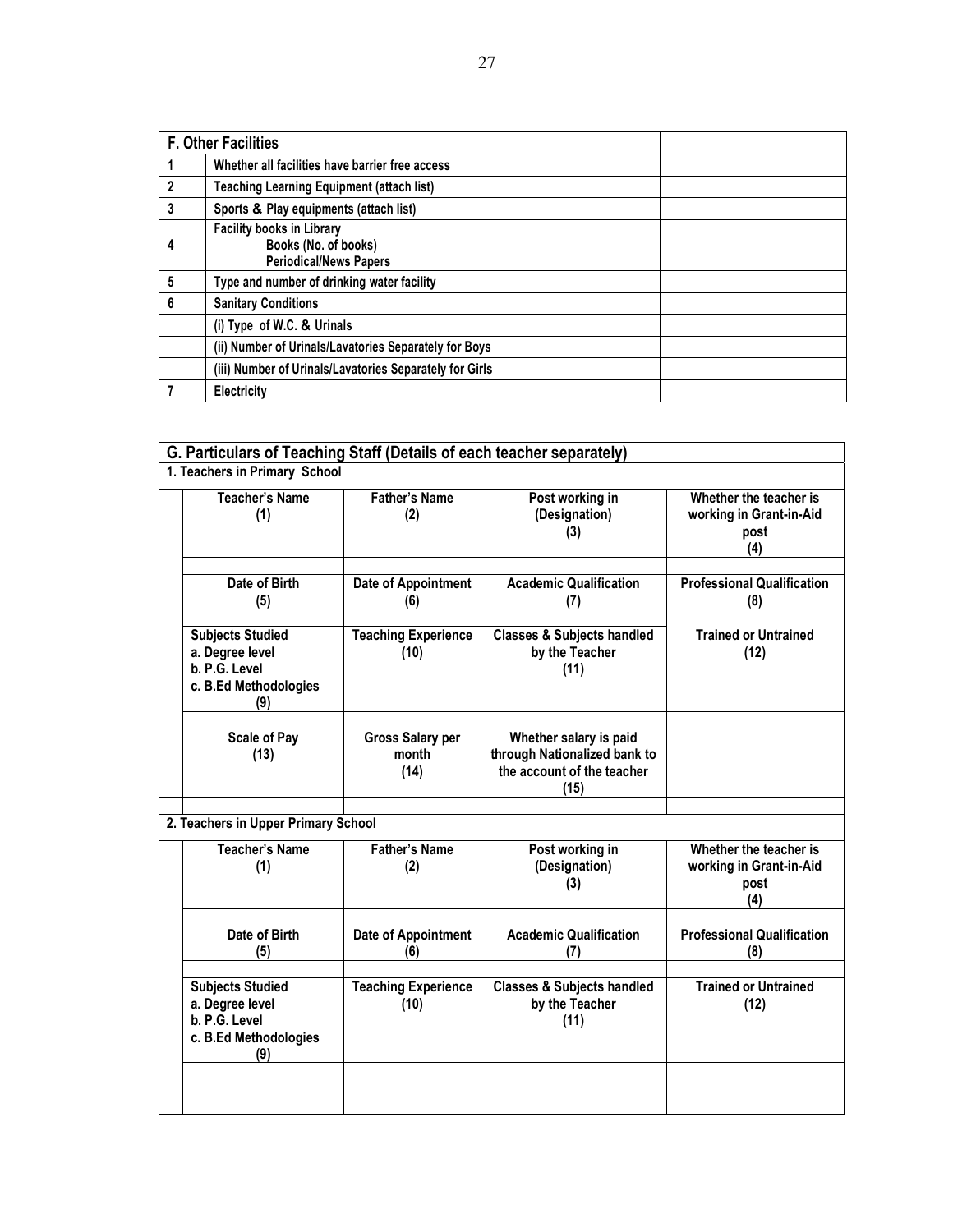| <b>Scale of Pay</b><br>(13) |                                                                                             | <b>Gross Salary per</b><br>month<br>(14) | Whether salary is paid<br>through Nationalized bank to<br>the account of the teacher<br>(15) |                                                                  |
|-----------------------------|---------------------------------------------------------------------------------------------|------------------------------------------|----------------------------------------------------------------------------------------------|------------------------------------------------------------------|
|                             |                                                                                             |                                          |                                                                                              |                                                                  |
|                             |                                                                                             |                                          |                                                                                              |                                                                  |
|                             |                                                                                             |                                          |                                                                                              |                                                                  |
|                             |                                                                                             |                                          |                                                                                              |                                                                  |
|                             | 3. Teachers in High School                                                                  |                                          |                                                                                              |                                                                  |
|                             | <b>Teacher's Name</b><br>(1)                                                                | <b>Father's Name</b><br>s.<br>(2)        | Post working in<br>(Designation)<br>(3)                                                      | Whether the teacher is<br>working in Grant-in-Aid<br>post<br>(4) |
|                             | Date of Birth                                                                               | Date of Appointment                      | <b>Academic Qualification</b>                                                                | <b>Professional Qualification</b>                                |
|                             | (5)                                                                                         | (6)                                      | (7)                                                                                          | (8)                                                              |
|                             |                                                                                             |                                          |                                                                                              |                                                                  |
|                             | <b>Subjects Studied</b><br>a. Degree level<br>b. P.G. Level<br>c. B.Ed Methodologies<br>(9) | <b>Teaching Experience</b><br>(10)       | <b>Classes &amp; Subjects handled</b><br>by the Teacher<br>(11)                              | <b>Trained or Untrained</b><br>(12)                              |
|                             |                                                                                             |                                          |                                                                                              |                                                                  |
|                             | <b>Scale of Pay</b><br>(13)                                                                 | <b>Gross Salary per</b><br>month<br>(14) | Whether salary is paid<br>through Nationalized bank to<br>the account of the teacher<br>(15) |                                                                  |
|                             |                                                                                             |                                          |                                                                                              |                                                                  |
|                             | 4. Head Master/ Principal<br><b>Teacher's Name</b>                                          | <b>Father's Name</b>                     | Post working in                                                                              | Whether the teacher is                                           |
|                             | (1)                                                                                         | (2)                                      | (Designation)<br>(3)                                                                         | working in Grant-in-Aid<br>post<br>(4)                           |
|                             | Date of Birth                                                                               |                                          | <b>Academic Qualification</b>                                                                | <b>Professional Qualification</b>                                |
|                             | (5)                                                                                         | Date of Appointment<br>(6)               | (7)                                                                                          | (8)                                                              |
|                             | <b>Subjects Studied</b><br>a. Degree level<br>b. P.G. Level<br>c. B.Ed Methodologies<br>(9) | <b>Teaching Experience</b><br>(10)       | <b>Classes &amp; Subjects handled</b><br>by the Teacher<br>(11)                              | <b>Trained or Untrained</b><br>(12)                              |
|                             |                                                                                             |                                          |                                                                                              |                                                                  |
|                             | <b>Scale of Pay</b><br>(13)                                                                 | <b>Gross Salary per</b><br>month<br>(14) | Whether salary is paid<br>through Nationalized bank to<br>the account of the teacher<br>(15) |                                                                  |
|                             |                                                                                             |                                          |                                                                                              |                                                                  |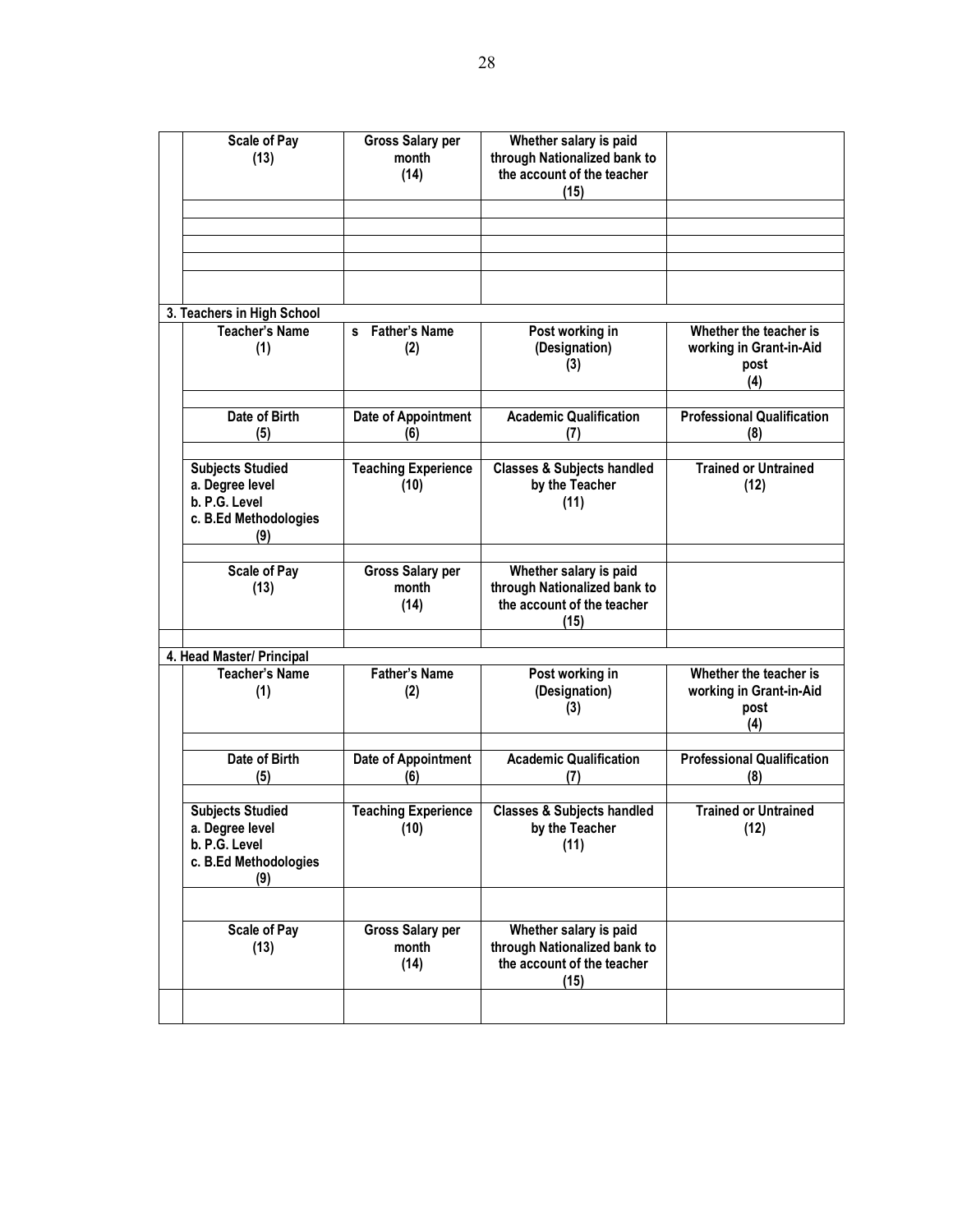| H. Curriculum and Syllabus                                                         |  |  |  |  |  |  |
|------------------------------------------------------------------------------------|--|--|--|--|--|--|
| Details of curriculum & syllabus followed in each class (upto VIII)                |  |  |  |  |  |  |
| System of pupil assessment                                                         |  |  |  |  |  |  |
| Whether pupils of the school are required to take any Board exam<br>upto class 8 ? |  |  |  |  |  |  |

|                                      | I. School fee (per Annum) |                           |                                                                 |                           |                  |
|--------------------------------------|---------------------------|---------------------------|-----------------------------------------------------------------|---------------------------|------------------|
| S.No.                                |                           | <b>Classes</b>            | <b>Tuition Fee</b>                                              | <b>Special Fee</b>        | Other fee if any |
| 1                                    | Pre- primary              |                           |                                                                 |                           |                  |
| $\boldsymbol{2}$                     | ı                         |                           |                                                                 |                           |                  |
| $\mathbf 3$                          | $\mathbf l$               |                           |                                                                 |                           |                  |
| 4                                    | Ш                         |                           |                                                                 |                           |                  |
| ${\bf 5}$                            | IV                        |                           |                                                                 |                           |                  |
| 6                                    | V                         |                           |                                                                 |                           |                  |
| 7                                    | VI                        |                           |                                                                 |                           |                  |
| 8                                    | VII                       |                           |                                                                 |                           |                  |
| 9                                    | VIII                      |                           |                                                                 |                           |                  |
| 10                                   | IX                        |                           |                                                                 |                           |                  |
| 11                                   | $\boldsymbol{x}$          |                           |                                                                 |                           |                  |
|                                      |                           |                           | J- Neighbourhood area for purpose of section 12 (c) of the Act. |                           |                  |
|                                      |                           | Within 1 km               |                                                                 | Within 3 kms              |                  |
| Name of the Habitation<br>/ Locality |                           | <b>General Population</b> | Name of the Habitation /<br>Locality                            | <b>General Population</b> |                  |
|                                      |                           |                           |                                                                 |                           |                  |
|                                      |                           |                           |                                                                 |                           |                  |

- K. Certified that the School complies with the Fire Safety Rules, Municipal by-laws and Traffic Regulations.
- L. Whether school has constituted Parent Teacher Association (PTA) as per G.O.Ms. No. 246 ? If so, attach the details along with minutes of the last two meetings.
- M. Certified that the school has also submitted information in the Data Capture Format of District Information System of Education (DISE) with this application.
- N. Certified that the school is open to inspection by any officer authorized by the appropriate authority;
- O. Certified that the school undertakes to furnish such reports and information as may be required by the District Educational Officer from time to time and to comply with such instructions of the appropriate authority or the District Educational officer as may be issued to secure the continued fulfillment of the condition of recognition or the removal of deficiencies in working of the school;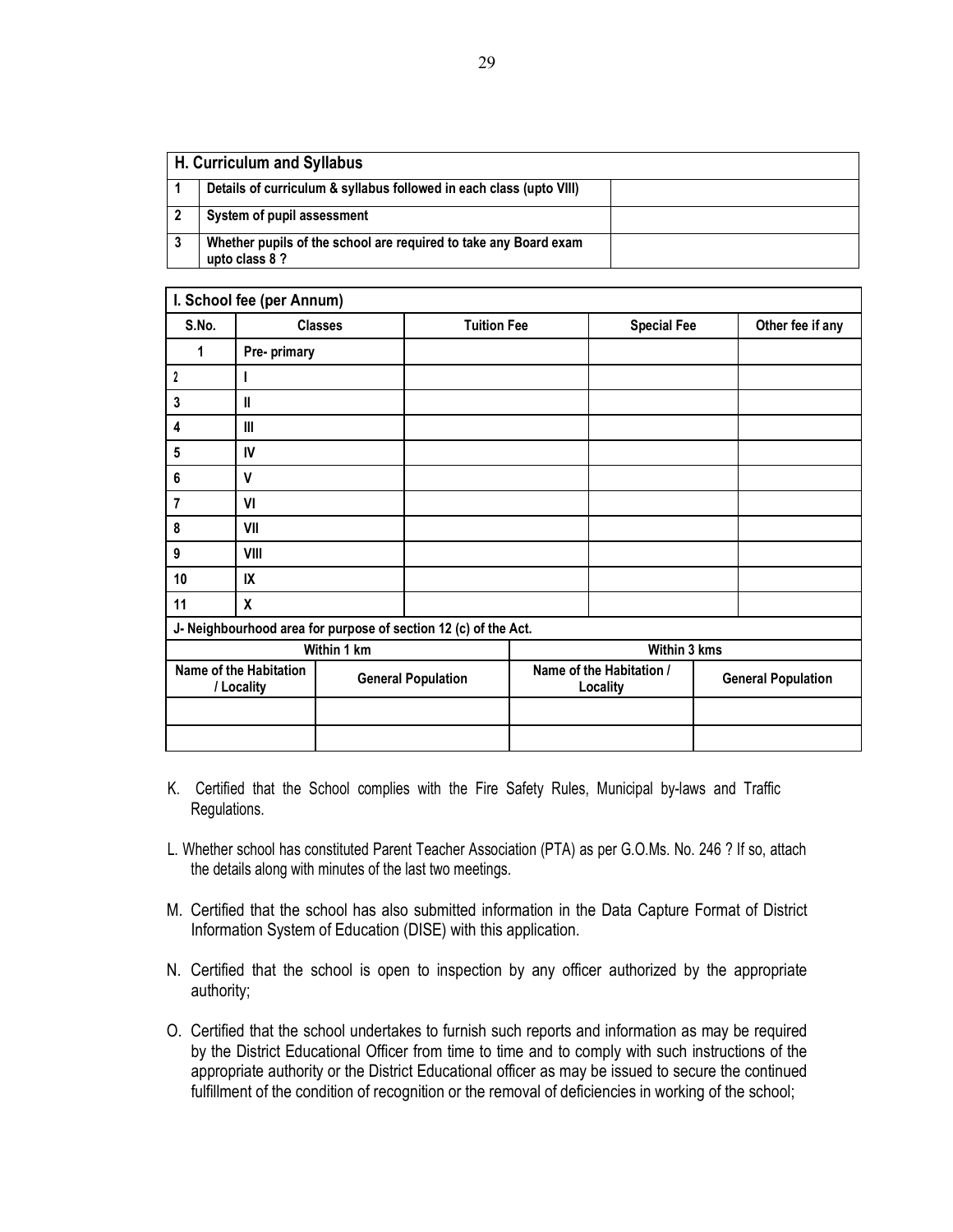P. Certified that records of the School pertinent to the implementation of this Act shall be open to inspection, by any officer authorized by the District Educational Officer or appropriate authority at any time, and the school shall furnish all such information as may be necessary to enable the Central and / or State Government / Local Body or the Administration to discharge its or his obligations to Parliament / Legislative Assembly of the State / Panchayat/ Municipal Corporation as the case may be.

 (Signature) Place: **Secretary cum Correspondent** Date: ……………………….….School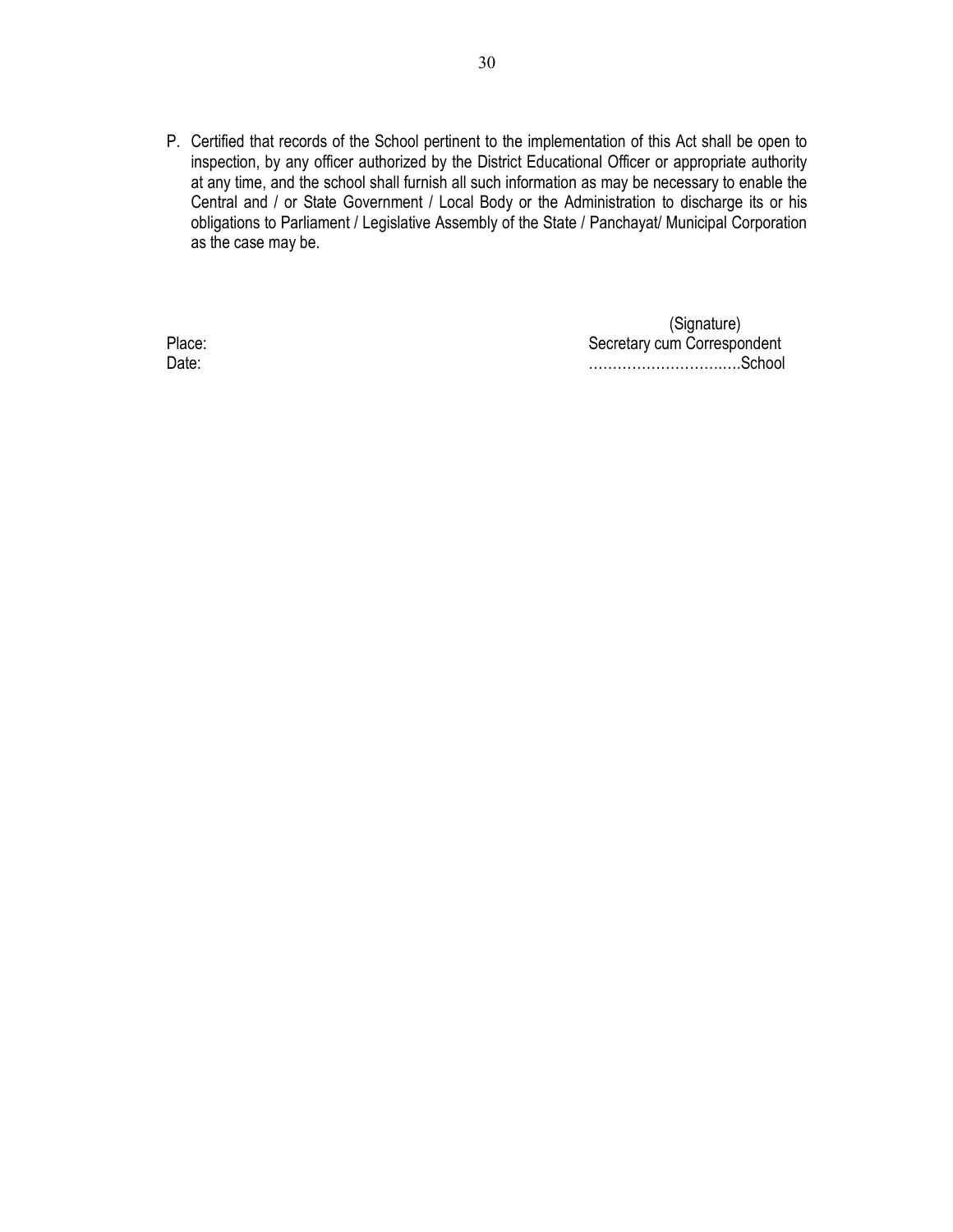## FORM 2

#### CERTIFICATE OF RECOGNITION See sub-rule (4) of rule 14 of Andhra Pradesh Right of Children to Free and Compulsory Education Rules 2010.

E-Mail:

 Phone: Fax:

# OFFICE OF DISTRICT EDUCATIONAL OFFICER \_\_\_\_\_\_\_\_\_\_\_\_\_\_\_\_\_\_\_ D*istrict*

*Andhra Pradesh* 

No. Dated:

The Manager, Name of the school

Sub: Recognition Certificate for the School under sub -rule (4) of Rule 14 of Right of Children to Free and Compulsory Education Rules, 2010 for the purpose of Section 18 of Right of Children to Free and Compulsory Education Act, 2009.

Ref: 1. Your application Lr.No. \_\_\_\_\_\_\_\_\_\_\_\_ Dated: \_\_\_\_\_\_\_\_\_\_\_\_ 2. Onsite Inspection Report Lr. No. Dated: Dear Sir/Madam,

With reference to your application cited  $1<sup>st</sup>$  above and onsite inspection  $2<sup>nd</sup>$  above, I convey the grant of recognition to the  $\qquad$  (name of the school with address) for Class to Class  $\Box$  for a period of three years w.e.f.  $\Box$  to  $\Box$ .

The above sanction is subject to fulfillment of following conditions:-

1) The grant of recognition is not extendable and does not in any way imply any obligation to recognize/affiliate beyond Class VIII.

2) The School shall abide by the provisions of Right of Children to Free and Compulsory Education Act, 2009 and the rules thereof.

3) The School shall admit in class I, to the extent of 25% of the strength of that class, children belonging to weaker sections and disadvantaged groups in the neighbourhood and provide free and compulsory elementary education till its completion. Provided, further that in case of pre primary classes also, this norm shall be followed.

4) For the children referred to in paragraph 3, the School shall be reimbursed as per Section 12(2) of the Act. To receive such reimbursements the school shall provide a separate bank account.

5) The Society/School shall not collect any capitation fee and subject the child or his or her parents or guardians to any screening procedure.

6) The School shall not deny admission to any child

(a) for lack of age proof if such admission is sought subsequent to the extended period prescribed for admission.

(b) on the ground of religion, caste or race, place of birth or any of them.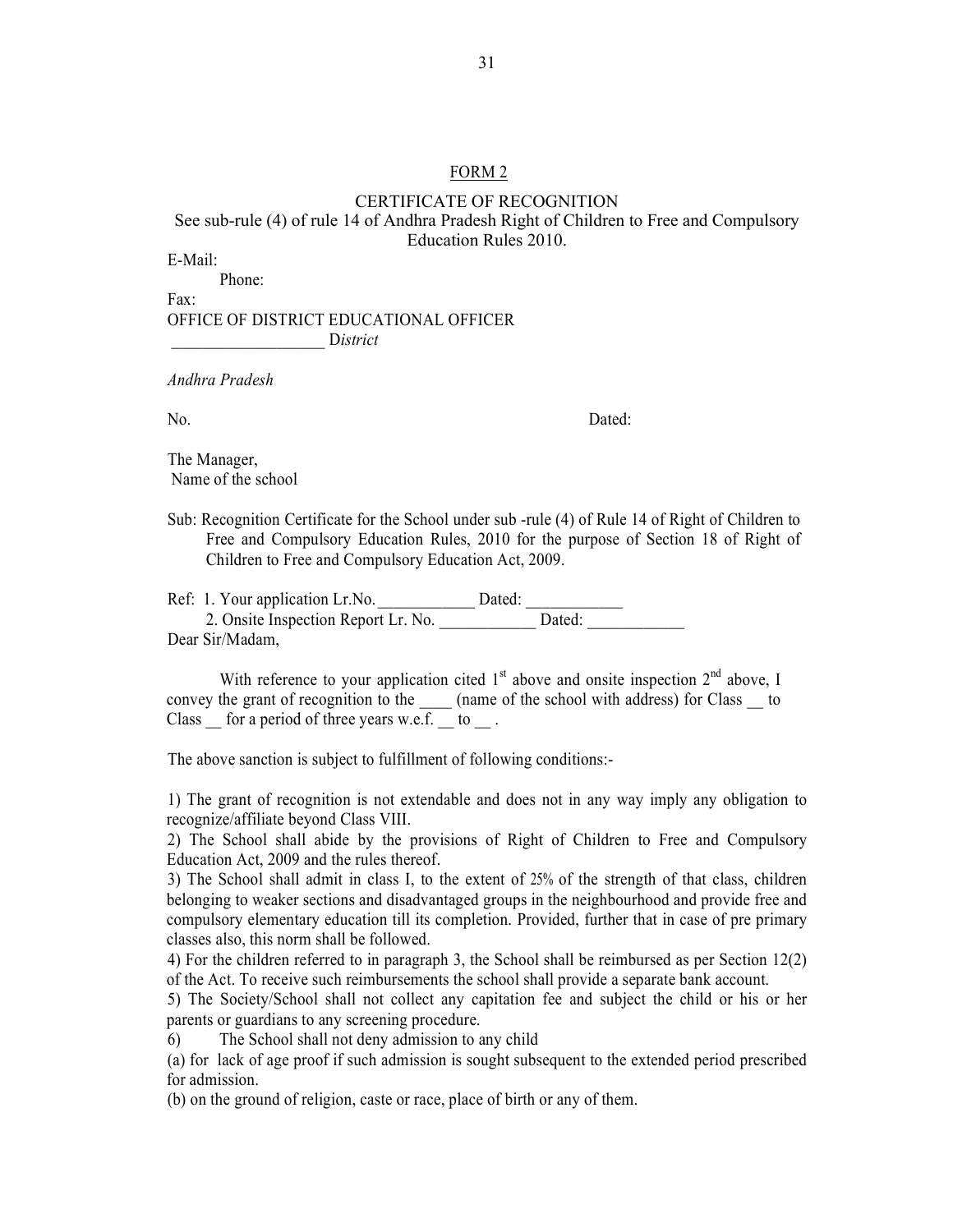7) The School shall ensure:

(i) No child admitted shall be held back in any class or expelled from school till the completion of elementary education in a school;

(ii) No child shall be subjected to physical punishment or mental harassment;

(iii) No child is required to pass any board examination till the completion of elementary education;

(iv) Every child completing elementary education shall be awarded a certificate as laid down under Rule 23

(v) Inclusion of students with disabilities/special needs as per provisions of the Act

(vi) The teachers are recruited with minimum qualifications as laid under section 23(1) of the Act. Provided further that the current teachers who, at the commencement of this Act do not possess minimum qualifications shall acquire such minimum qualifications with in a period of 5 years;

(vii) The teacher performs his / her duties specified under section 24(1) of the Act and

(viii) The teachers shall not engage himself or herself in private teaching activities.

8) The School shall follow the syllabus on the basis of the curriculum laid down by the appropriate authority.

9) The School shall enroll students proportionate to the facilities available in the school as prescribed in section 19 of the Act.

10) The School shall maintain the standards and norms of the school as specified in section 19 of the Act. The facilities reported at the time of last inspection are as given under:-

a) Area of school campus

b) Total built up area

c) Area of play ground

d) No. of class rooms

e) Room for Headmaster-cum-Office-cum-Storeroom Separate toilet for boys and girls

f) Drinking Water Facility

g) Kitchen for cooking Mid Day Meal

h) Barrier free Access

i) Availability of Teaching Learning Equipment/Play Sports Equipments / Library

11) Enrolment and Staff particulars:

a) Total Enrolment for Classes \_\_\_\_\_\_ to \_\_\_\_\_\_ as per on site inspection is \_\_\_\_\_

b) Total teaching staff in the School as per on site inspection is

c) Total non-teaching staff in the School as per on site inspection is \_\_\_\_\_

12) No unrecognized classes shall run within the premises of the school or outside in the same name of school.

13) The school buildings or other structures or the grounds are not used during the day or night for commercial or residential purposes (except for the purpose of residence of any employee of the school) or for political or non-educational activity of any kind whatsoever;

14) The School is run by a society registered under the Societies Registration Act, 1860 (21 of 1860), or a public trust constituted under any law for the time being in force;

15) The School is not run for profit to any individual, group or association of individuals or any other persons;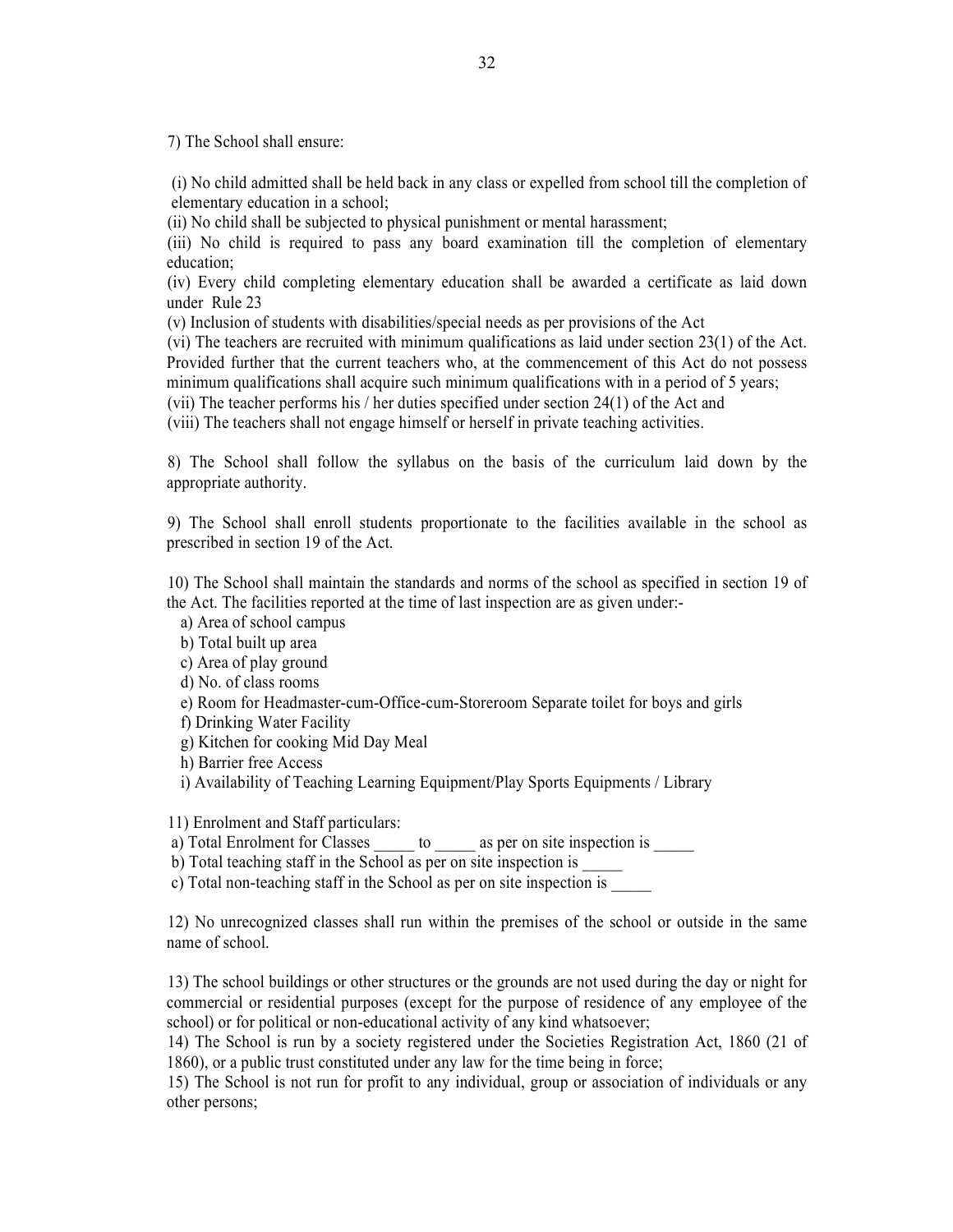16) The accounts should be audited and certified by a Chartered Accountant and proper accounts statements should be prepared as per rules. A copy each of the Statements of Accounts should be sent to the District Educational Officer every year.

17) The recognition Code Number allotted to your school is \_\_\_\_\_\_. This may please be quoted for any correspondence with this office in future.

18) The school furnishes such reports and information as may be required by the Rajiv Vidya Mission / District Educational Officer from time to time and complies with such instructions of the State Government/Local Authority as may be issued to secure the continued fulfillment of the condition of recognition or the removal of deficiencies in working of the school;

19) Renewal of Registration of Society if any, be ensured.

20) The recognition shall be withdrawn if the contravention of the provisions of the Act, The Rules and conditions of recognition is found and proved.

Yours faithfully,

District Educational Officer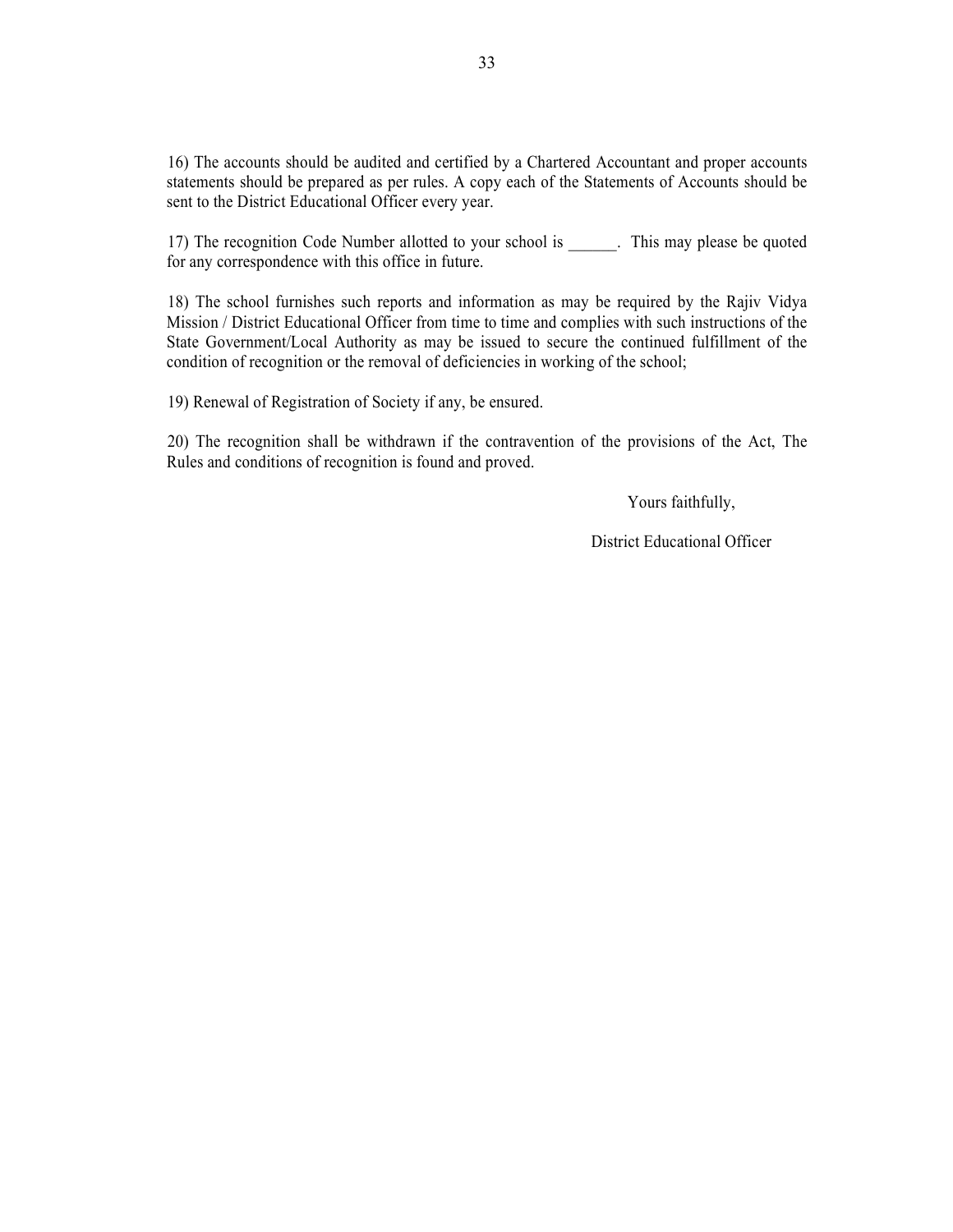#### $FORM-3$

## PROVISIONAL CERTIFICATE OF RECOGNITION See sub-rule (1) of rule 15 of Andhra Pradesh Right of Children to Free and Compulsory Education Rules 2010.

E-Mail:

Phone:

Fax:

## OFFICE OF DISTRICT EDUCATIONAL OFFICER \_\_\_\_\_\_\_\_\_\_\_\_\_\_\_\_\_\_\_\_\_\_\_ *District*

*Andhra Pradesh* 

No. Dated:

The Manager, Name of the school

> Sub: Recognition Certificate for the School under sub -rule (1) of Rule 15 of Right of Children to Free and Compulsory Education Rules, 2010 for the purpose of Section 18 of Right of Children to Free and Compulsory Education Act, 2009.

Dear Sir/Madam,

With reference to your application dated and subsequent correspondence with the school/inspection in this regard, I convey the grant for provisional recognition to the (name of the school with address) for Class  $\_\_$  to Class  $\_\_$  for a period of ----- months w.e.f. --. to 30<sup>t</sup> September 2010 .

The above sanction is subject to fulfillment of following conditions:-

- 1) The grant of recognition is not extendable and does not in any way imply any obligation to recognize/affiliate beyond Class VIII.
- 2) The School shall abide by the provisions of Right of Children to Free and Compulsory Education Act, 2009 and the rules thereof.
- 3) The School shall admit in class I, to the extent of 25% of the strength of that class, children belonging to weaker section and disadvantaged group in the neighbourhood and provide free and compulsory elementary education till its completion. Provided, further that in case of pre primary classes also, this norm shall be followed.
- 4) For the children referred to in paragraph 3, the School shall be reimbursed as per Section 12(2) of the Act. To receive such reimbursements school shall provide a separate bank account.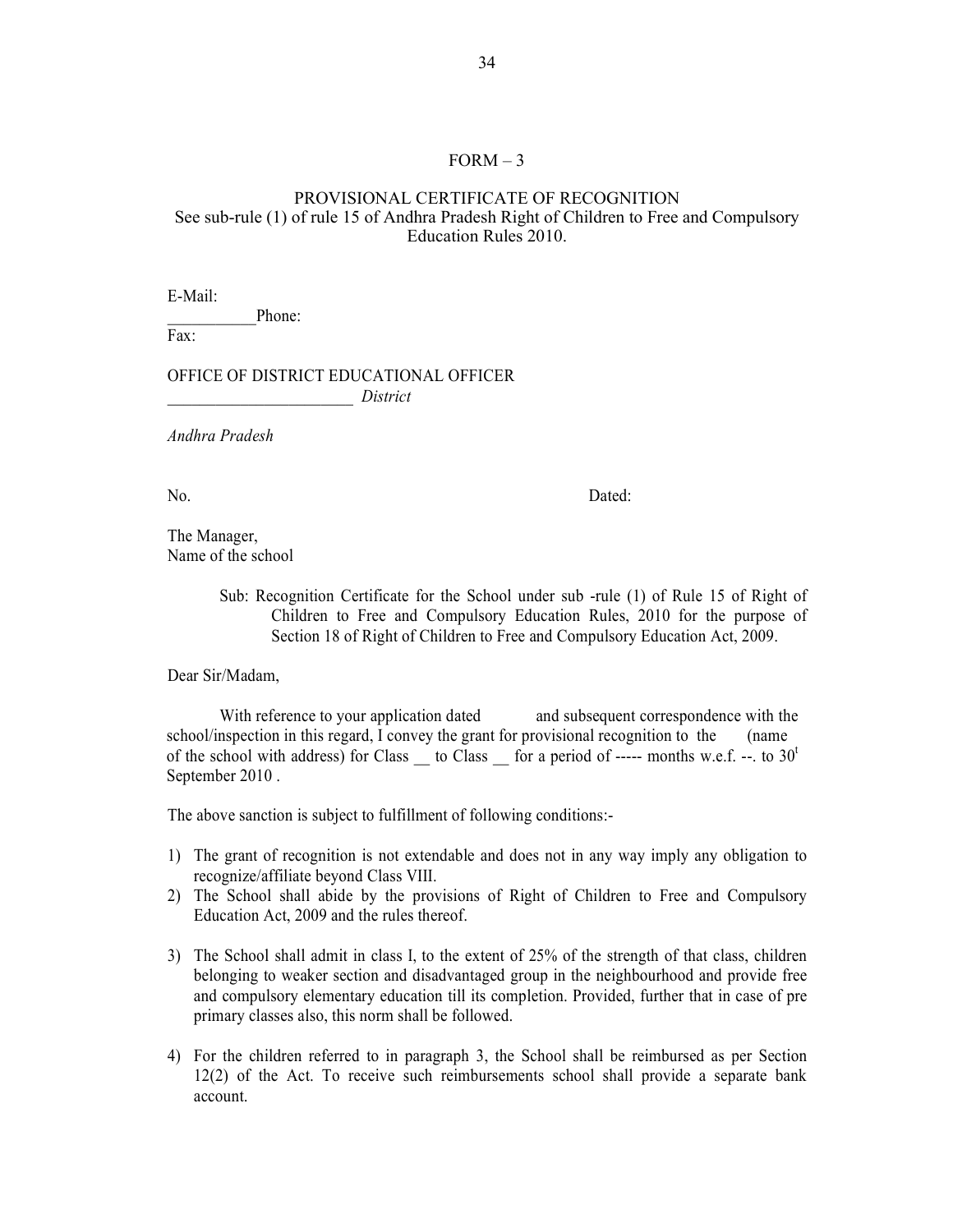5) The Society/School shall not collect any capitation fee and subject the child or his or her parents or guardians to any screening procedure.

6) The School shall not deny admission to any child

(a) for lack of age proof if such admission is sought subsequent to the extended provided prescribed for admission.

(b) on the ground of religion, caste or race, place of birth or any of them.

7. The School shall ensure:

 (i) No child admitted shall be held back in any class or expelled from school till the completion of elementary education in a school;

- (ii) No child shall be subjected to physical punishment or mental harassment;
- (iii) No child is required to pass any board examination till the completion of elementary education;
- (iv) Every child completing elementary education shall be awarded a certificate as laid down under Rule 23
- (v) Inclusion of students with disabilities/special needs as per provision of the Act
- (vi) The teachers are recruited with minimum qualifications as laid under section 23(1) of the Act. Provided further that the current teachers who, at the commencement of this Act do not possess minimum qualifications shall acquire such minimum qualifications with in a period of 5 years;
- (vii) The teacher performs his/her duties specified under section 24(1) of the Act and
- (viii) The teachers shall not engage himself or herself for private teaching activities.

8) The School shall follow the syllabus on the basis of curriculum laid down by the appropriate authority.

9) The School shall enroll students proportionate to the facilities available in the school as prescribed in the section 19 of the Act.

10) The School shall maintain the standards and norms of the school as specified in section 19 of the Act. The facilities reported at the time of last inspection are as given under:-

- a) Area of school campus Total built up area
- b) Area of play ground
- c) No. of class rooms
- d) Room for Headmaster-cum-Office-cum-Storeroom
- e) Separate toilet for boys and girls
- f) Drinking Water Facility
- g) Kitchen for cooking Mid Day Meal
- h) Barrier free Access
- i) Availability of Teaching Learning Material/Play Sports Equipments/Library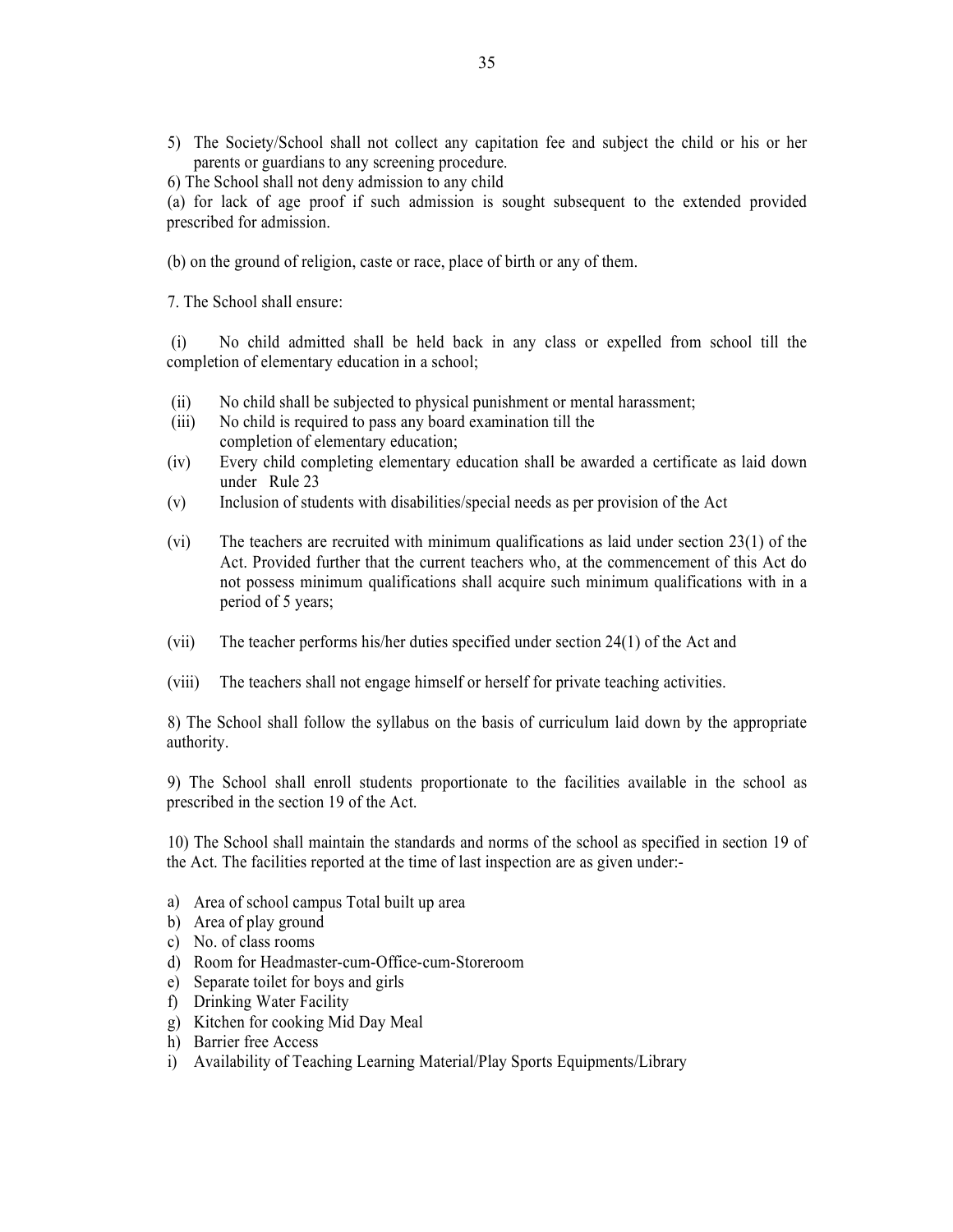11) No unrecognized classes shall run within the premises of the school or outside in the same name of school.

12) The school buildings or other structures or the grounds are not used during the day or night for commercial or residential purposes (except for the purpose of residence of any employee of the school) or for political or non-educational activity of any kind whatsoever;

13) The School is run by a society registered under the Societies Registration Act, 1860 (21 of 1860), or a public trust constituted under any law for the time being in force;

14) The School is not run for profit to any individual, group or association of individuals or any other persons;

15) The accounts should be audited and certified by a Chartered Accountant and proper accounts statements should be prepared as per rules. A copy each of the Statements of Accounts should be sent to the District Elementary Education Officer every year.

16) The recognition Code Number allotted to your school is This may please be noted and quoted for any correspondence with this office.

17) The school furnishes such reports and information as may be required by the Rajiv Vidya Mission/ District Education Officer from time to time and complies with such instructions of the State Government! Local Authority as may be issued to secure the continued fulfillment of the condition of recognition or the removal of deficiencies in working of the school;

18) Renewal of Registration of Society if any, be ensured.

19) Other conditions as per Annexure 'III' enclosed.

20) The recognition shall be subject to renewal under section 19 of the Act if the school fulfills the norms specified under section 25 of the Act .

Yours faithfully,

District Educational Officer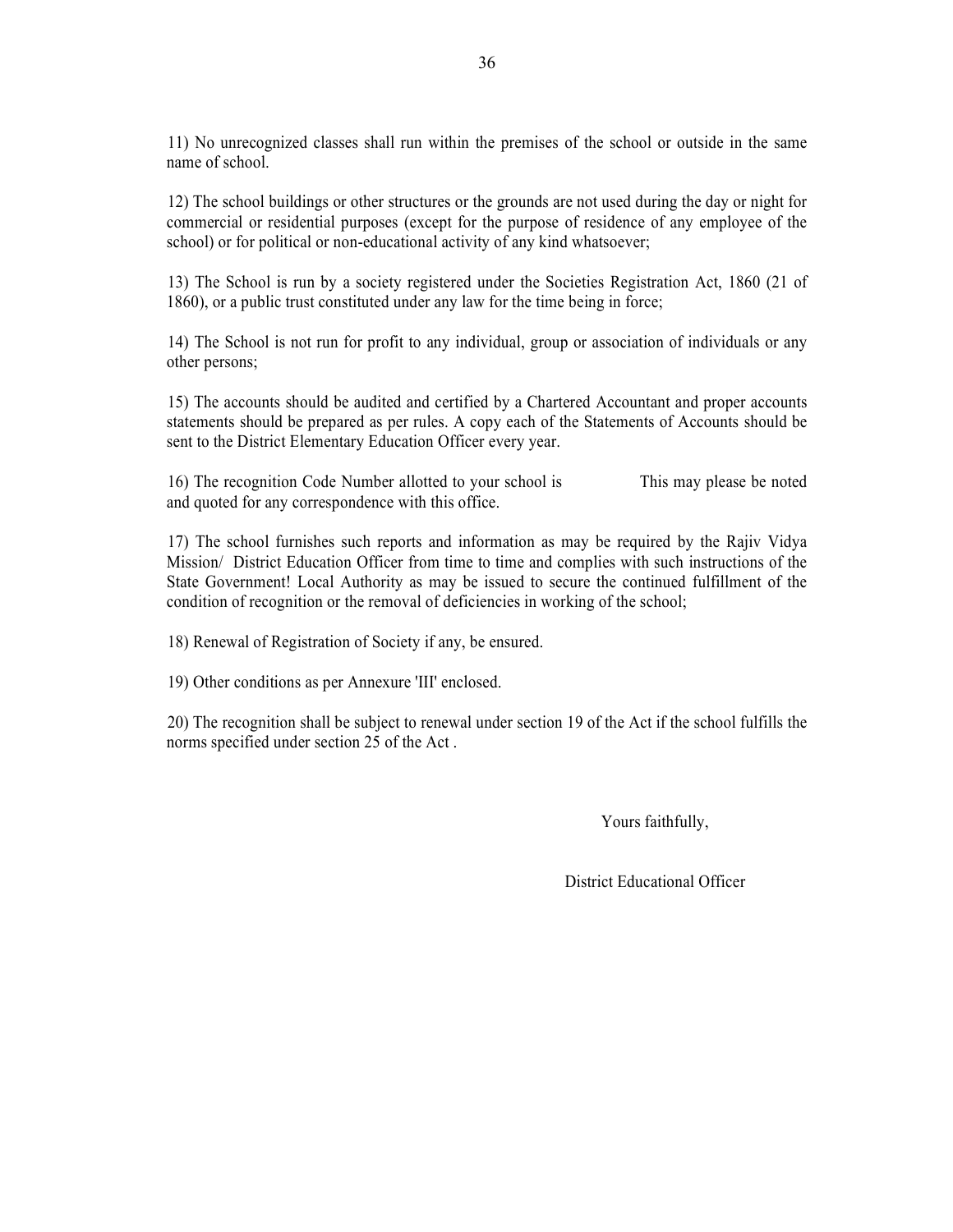#### FORM 4

## PROVISIONAL CERTIFICATE OF RECOGNITION See sub-rule (2) of rule 15 of Andhra Pradesh Right of Children to Free and Compulsory Education Rules 2010.

E-Mail: Phone: Fax:

#### OFFICE OF DISTRICT EDUCATION OFFICER  *District*

*Andhra Pradesh* 

No. Dated:

The Manager, Name of the school

> Sub: Recognition Certificate for the School under sub -rule (6) of Rule 12 of Right of Children to Free and Compulsory Education Rules, 2009 for the purpose of Section 18 of Right of Children to Free and Compulsory Education Act, 2009.

Dear Sir/Madam,

With reference to your application dated and subsequent correspondence with the school/inspection in this regard,  $\hat{I}$  convey the grant for provisional recognition to the  $\qquad$  (name of the school with address) for Class \_\_ to Class \_\_ for a period of three years w.e.f.------------ to 31th March .2013.

The above sanction is subject to fulfillment of following conditions:-

- 1) The grant for recognition is not extendable and does not in any way imply any obligation to recognize/affiliate beyond Class VIII.
- 2) The School shall abide by the provisions of Right of Children to Free and Compulsory Education Act, 2009 (Annexure I) and the Right of Children to Free and Compulsory Education Rules, 2009 (Annexure II).
- 3) The School shall admit in class I, to the extent of --------% of the strength of that class, children belonging to weaker section and disadvantaged group in the neighbourhood and provide free and compulsory elementary education till its completion. Provided, further that in case of pre primary classes also, this norm shall be followed.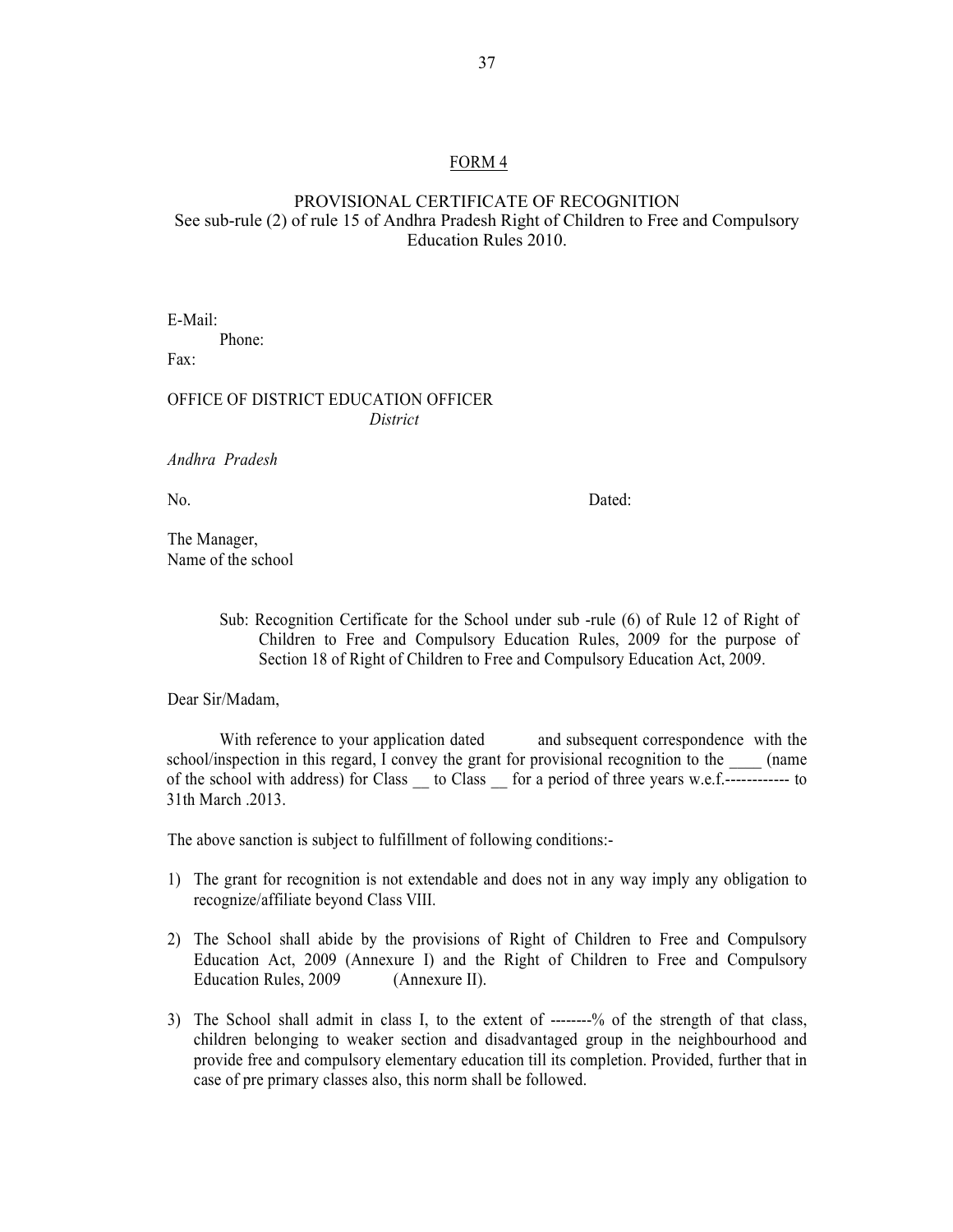- 4) For the children referred to in paragraph 3, the School shall be reimbursed as per Section 12(2) of the Act. To receive such reimbursements school shall provide a separate bank account.
- 5) The Society/School shall not collect any capitation fee and subject the child or his or her parents or guardians to any screening procedure.
- 6) The School shall not deny admission to any child
- (a) for lack of age proof if such admission is sought subsequent to the extended provided prescribed for admission.
- (b) on the ground of religion, caste or race, place of birth or any of them.
- 7. The School shall ensure:
	- (i) No child admitted shall be held back in any class or expelled from school till the completion of elementary education in a school;
	- (ii) No child shall be subjected to physical punishment or mental harassment;
	- (iii) No child is required to pass any board examination till the completion of elementary education;
	- (iv) Every child completing elementary education shall be awarded a certificate as laid down under Rule 23
	- (v) Inclusion of students with disabilities/special needs as per provision of the Act
	- (vi) The teachers are recruited with minimum qualifications as laid under section 23( I) of the Act. Provided further that the current teachers who, at the commencement of this Act do not possess minimum qualifications shall acquire such minimum qualifications with in a period of 5 years;
	- (vii)The teacher performs its duties specified under section 24(1) of the Act and
	- (viii) The teachers shall not engage himself or herself for private teaching activities.

8) The School shall follow the syllabus on the basis of curriculum laid down by the appropriate authority.

9) The School shall enroll students proportionate to the facilities available in the school as prescribed in the section 19 of the Act.

10) The School shall maintain the standards and norms of the school as specified in section 19 of the Act. The facilities reported at the time of last inspection are as given under:-

- a) Area of school campus Total built up area Area of play ground No. of class rooms
- b) Room for Headmaster-cum-Office-cum-Storeroom Separate toilet for boys and girls
- c) Drinking Water Facility
- d) Kitchen for cooking Mid Day Meal Barrier free Access
- e) Availability of Teaching Learning Material/Play Sports Equipments Library

11) No unrecognized classes shall run within the premises of the school or outside in the same name of school.

12) The school buildings or other structures or the grounds are not used during the day or night for commercial or residential purposes (except for the purpose of residence of any employee of the school) or for political or non-educational activity of any kind whatsoever;